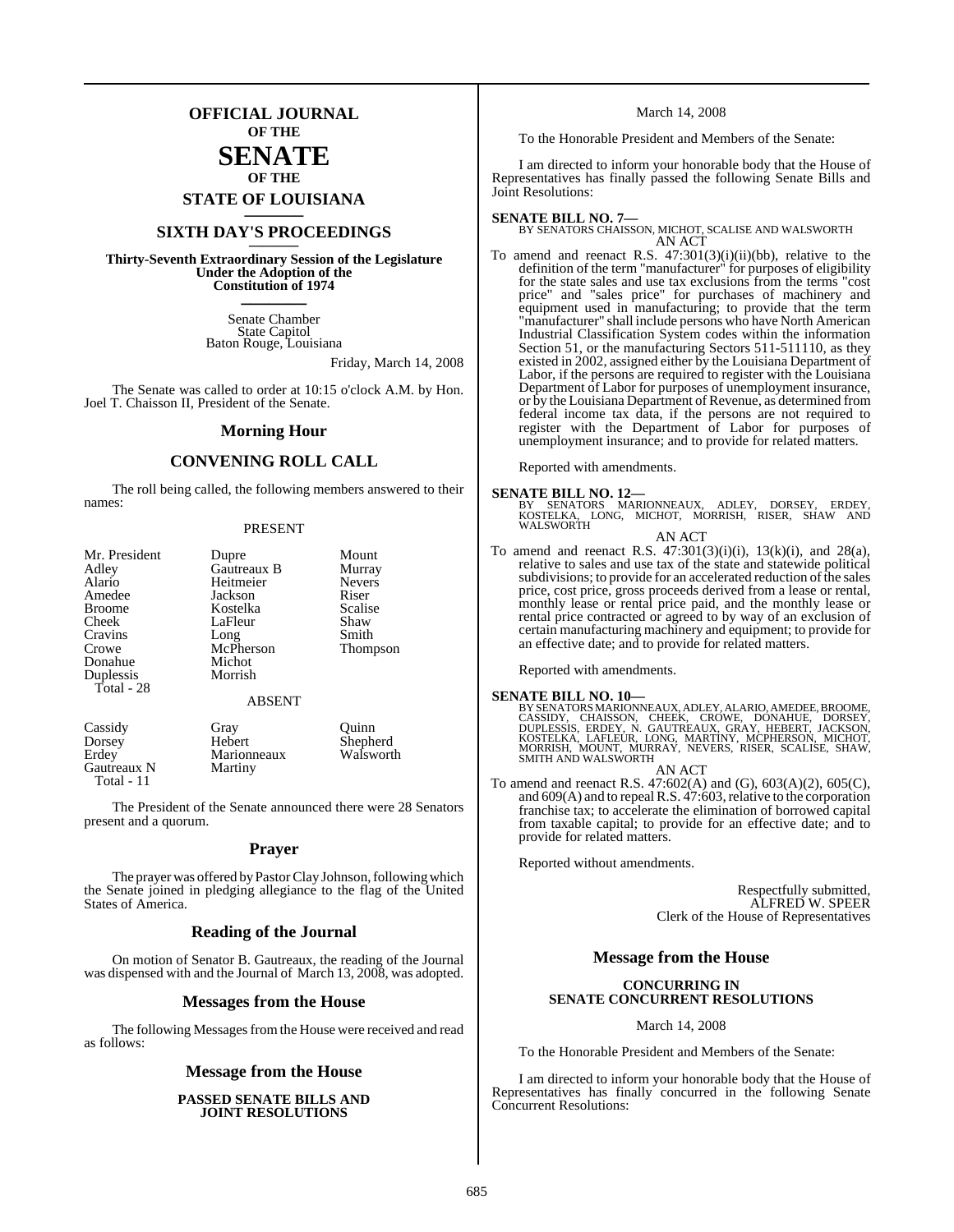# **Page 2 SENATE 6th DAY'S PROCEEDINGS**

## March 14, 2008

#### **SENATE CONCURRENT RESOLUTION NO. 12—**

BY SENATOR LONG AND REPRESENTATIVE HOWARD A CONCURRENT RESOLUTION

To commend Iva Lee Meshell upon her induction into the Sabine Parish Hall of Fame.

Reported without amendments.

Respectfully submitted, ALFRED W. SPEER Clerk of the House of Representatives

#### **Introduction of Senate Resolutions**

Senator Broome asked for and obtained a suspension of the rules for the purpose of introducing and reading the following Senate Resolutions a first and second time and acting upon them as follows:

#### **SENATE RESOLUTION NO. 8—**

BY SENATOR THOMPSON A RESOLUTION

To request the Senate Committee on Education and the Senate Committee on Retirement to meet jointly for the purpose of studying issues related to providing for the retirement of employees of charter schools.

On motion of Senator Broome, the resolution was read by title and referred to the Committee on Retirement.

#### **Senate Bills and Joint Resolutions on Second Reading to be Referred**

The following Senate Bills and Joint Resolutions were read and acted upon as follows:

#### **SENATE BILL NO. 20—** BY SENATOR SHAW

AN ACT

To amend and reenact R.S. 47:32(A) and 293(3), relative to individual income tax; to provide for a reduction of rates and brackets; to restore the full deduction for excessfederal itemized personal deductions; and to provide for related matters.

On motion of Senator Shaw, the bill was read by title and returned to the Calendar, subject to call.

#### **Senate Resolutions on Second Reading**

The following Senate Resolutions were read and acted upon as follows:

#### **SENATE RESOLUTION NO. 6—** BY SENATOR MARTINY

A RESOLUTION

To commend Sheriff Harry Lee for his years of public service and commitment to Crimestoppers, Inc. ("Crimestoppers") and to acknowledge the creation of the Sheriff Harry Lee Criminal Justice Award.

On motion of Senator Martiny, the resolution was read by title and adopted.

#### **Messages from the House**

The following Messages from the House were received and read as follows:

#### **Message from the House**

#### **ASKING CONCURRENCE IN HOUSE CONCURRENT RESOLUTIONS**

March 14, 2008

To the Honorable President and Members of the Senate:

I am directed to inform your honorable body that the House of Representatives has finally passed and asks your concurrence in the following House Concurrent Resolutions:

**HOUSE CONCURRENT RESOLUTION NO. 8—**<br>BY REPRESENTATIVES DOWNS, ANDERS, BURFORD, FANNIN,<br>GALLOT, LITTLE, AND NOWLIN AND SENATORS KOSTELKA AND<br>THOMPSON

#### A CONCURRENT RESOLUTION

To create a task force to study and resolve problems between the contract poultry growers and poultry integrators and to recommend the best practices and approaches to resolving their problem; to require that a report of its findings and recommendations be submitted to the House Committee on Agriculture, Forestry, Aquaculture, and Rural Development and the Senate Committee on Agriculture specifying its activities, problems, recommendations, and action taken on recommendations.

> Respectfully submitted, ALFRED W. SPEER Clerk of the House of Representatives

#### **House Concurrent Resolutions**

Senator Kostelka asked for and obtained a suspension of the rules to take up at this time the following House Concurrent Resolutions just received from the House which were taken up, read a first and second time by their titles and acted upon as follows:

#### **HOUSE CONCURRENT RESOLUTION NO. 8—**

BY REPRESENTATIVES DOWNS, ANDERS, BURFORD, FANNIN, GALLOT, LITTLE, AND NOWLIN AND SENATORS KOSTELKA AND **THOMPSON** 

#### A CONCURRENT RESOLUTION

To create a task force to study and resolve problems between the contract poultry growers and poultry integrators and to recommend the best practices and approaches to resolving their problem; to require that a report of its findings and recommendations be submitted to the House Committee on Agriculture, Forestry, Aquaculture, and Rural Development and the Senate Committee on Agriculture specifying its activities, problems, recommendations, and action taken on recommendations.

The resolution was read by title. Senator Kostelka moved to concur in the House Concurrent Resolution.

### **ROLL CALL**

The roll was called with the following result:

#### YEAS

| Mr. President      | Gautreaux B | Michot        |
|--------------------|-------------|---------------|
| Adley              | Gautreaux N | Morrish       |
| Amedee             | Gray        | Mount         |
| Broome             | Hebert      | Murray        |
| Cassidy            | Heitmeier   | <b>Nevers</b> |
| Cheek <sup>-</sup> | Jackson     | Riser         |
| Cravins            | Kostelka    | Shaw          |
| Crowe              | LaFleur     | Shepherd      |
| Dorsey             | Long        | Smith         |
| Duplessis          | Marionneaux | Thompson      |
| Dupre              | McPherson   |               |
|                    |             |               |

Total - 32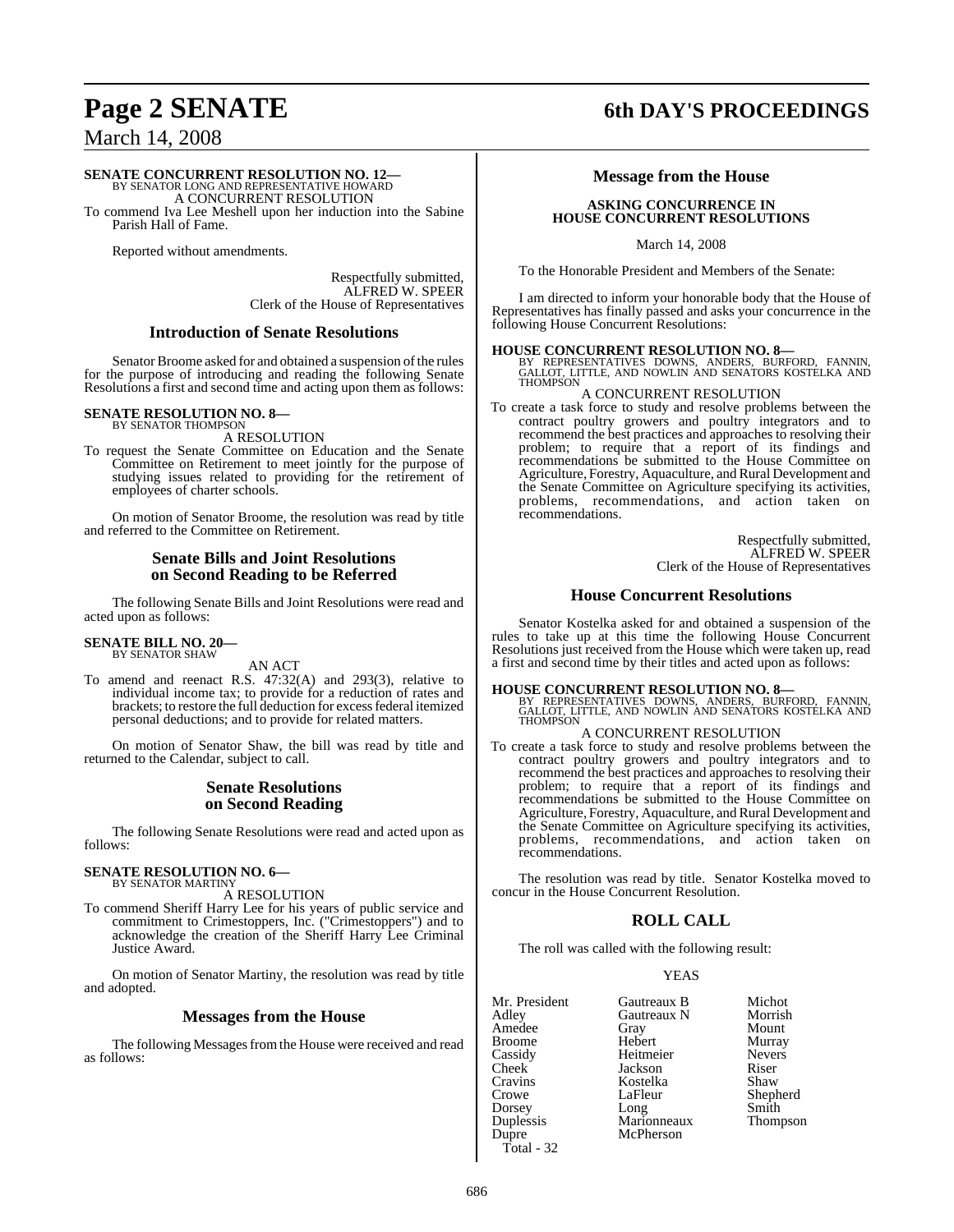# **6th DAY'S PROCEEDINGS Page 3 SENATE**

### **NAYS**

Total - 0

#### ABSENT

| Alario    | Martiny | Walsworth |
|-----------|---------|-----------|
| Donahue   | Ouinn   |           |
| Erdev     | Scalise |           |
| Total - 7 |         |           |

The Chair declared the Senate had concurred in the House Concurrent Resolution and ordered it returned to the House.

#### **House Concurrent Resolutions on Third Reading and Final Passage**

The following House Concurrent Resolutions on Third Reading and Final Passage were taken up and acted upon as follows:

#### **HOUSE CONCURRENT RESOLUTION NO. 1—**

BY REPRESENTATIVES FANNIN AND TUCKER

A CONCURRENT RESOLUTION To direct the commissioner of administration to change the expenditure limit for Fiscal Year 2007-2008.

On motion of Senator Broome, the resolution was read by title and returned to the Calendar, subject to call.

### **House Bills and Joint Resolutions on Third Reading and Final Passage**

The following House Bills and Joint Resolutions on Third Reading and Final Passage were taken up and acted upon as follows:

HOUSE BILL NO. 1—<br>
BY REPRESENTATIVES GREENE, ST. GERMAIN, AUSTIN BADON,<br>
BALDONE, BARRAS, BURRELL, CARTER, DANAHAY, MICKEY<br>
GUILLORY, HENRY, HOFFMANN, HONEY, NOWLIN, PERRY,<br>
RICHARD, RICHMOND, RITCHIE, ROBIDEAUX, JANE SMI

To amend and reenact R.S.  $47:301(10)(x)$  and to enact R.S.  $47:321(K)$ , relative to the sales and use tax; to provide for an exclusion for all purchases of certain fuels and gases; to provide for the effectiveness and applicability of the exemptions for electric power or energy, natural gas, water, and steam; to provide for an effective date; and to provide for related matters.

On motion of Senator Marionneaux, the bill was read by title and returned to the Calendar, subject to call.

**HOUSE BILL NO. 5—** BY REPRESENTATIVE TUCKER AND SENATOR WALSWORTH AN ACT

To enact R.S.  $49:327(B)(1)(g)$ , relative to the investment of certain monies on deposit in the state treasury; to authorize the investment in taxable and tax exempt bonds issued by the Louisiana Stadium and Exposition District; and to provide for related matters.

The bill was read by title. Senator Murray moved the final passage of the bill.

# March 14, 2008

### **ROLL CALL**

The roll was called with the following result:

#### YEAS

| Mr. President | Dupre         | Morrish       |
|---------------|---------------|---------------|
| Adley         | Gautreaux B   | Mount         |
| Alario        | Gray          | Murray        |
| Amedee        | Hebert        | <b>Nevers</b> |
| <b>Broome</b> | Heitmeier     | Riser         |
| Cassidy       | Jackson       | Scalise       |
| Cheek         | Kostelka      | Shaw          |
| Cravins       | LaFleur       | Shepherd      |
| Crowe         | Long          | Smith         |
| Donahue       | Marionneaux   | Thompson      |
| Dorsey        | McPherson     |               |
| Duplessis     | Michot        |               |
| Total - 34    |               |               |
|               | <b>NAYS</b>   |               |
| Total - 0     |               |               |
|               | <b>ABSENT</b> |               |
| Erdev         | Martinv       | Walsworth     |

Gautreaux N Quinn Total - 5 The Chair declared the bill was passed and returned to the

House. Senator Murray moved to reconsider the vote by which the bill was passed and laid the motion on the table.

# **HOUSE BILL NO. 6—** BY REPRESENTATIVE DOVE

AN ACT

To provide relative to state funds; to authorize the transfer and deposit of certain nonrecurring revenues into certain special treasury funds; to provide for an effective date; and to provide for related matters.

The bill was read by title. Senator Dupre moved the final passage of the bill.

#### **ROLL CALL**

The roll was called with the following result:

#### YEAS

| Mr. President        | Dupre         | Michot        |
|----------------------|---------------|---------------|
| Adley                | Gautreaux B   | Morrish       |
| Alario               | Gautreaux N   | Mount         |
| Amedee               | Gray          | Murray        |
| Broome               | Hebert        | <b>Nevers</b> |
| Cassidy              | Heitmeier     | Riser         |
| Cheek <sup>-</sup>   | Jackson       | Scalise       |
| Cravins              | Kostelka      | Shaw          |
| Crowe                | LaFleur       | Shepherd      |
| Donahue              | Long          | Smith         |
| Dorsey               | Marionneaux   | Thompson      |
| Duplessis            | McPherson     |               |
| Total - 35           |               |               |
|                      | <b>NAYS</b>   |               |
| Total - 0            |               |               |
|                      | <b>ABSENT</b> |               |
| Erdey                | Quinn         |               |
| Martiny<br>Total - 4 | Walsworth     |               |
|                      |               |               |

The Chair declared the bill was passed and returned to the House. Senator Dupre moved to reconsider the vote by which the bill was passed and laid the motion on the table.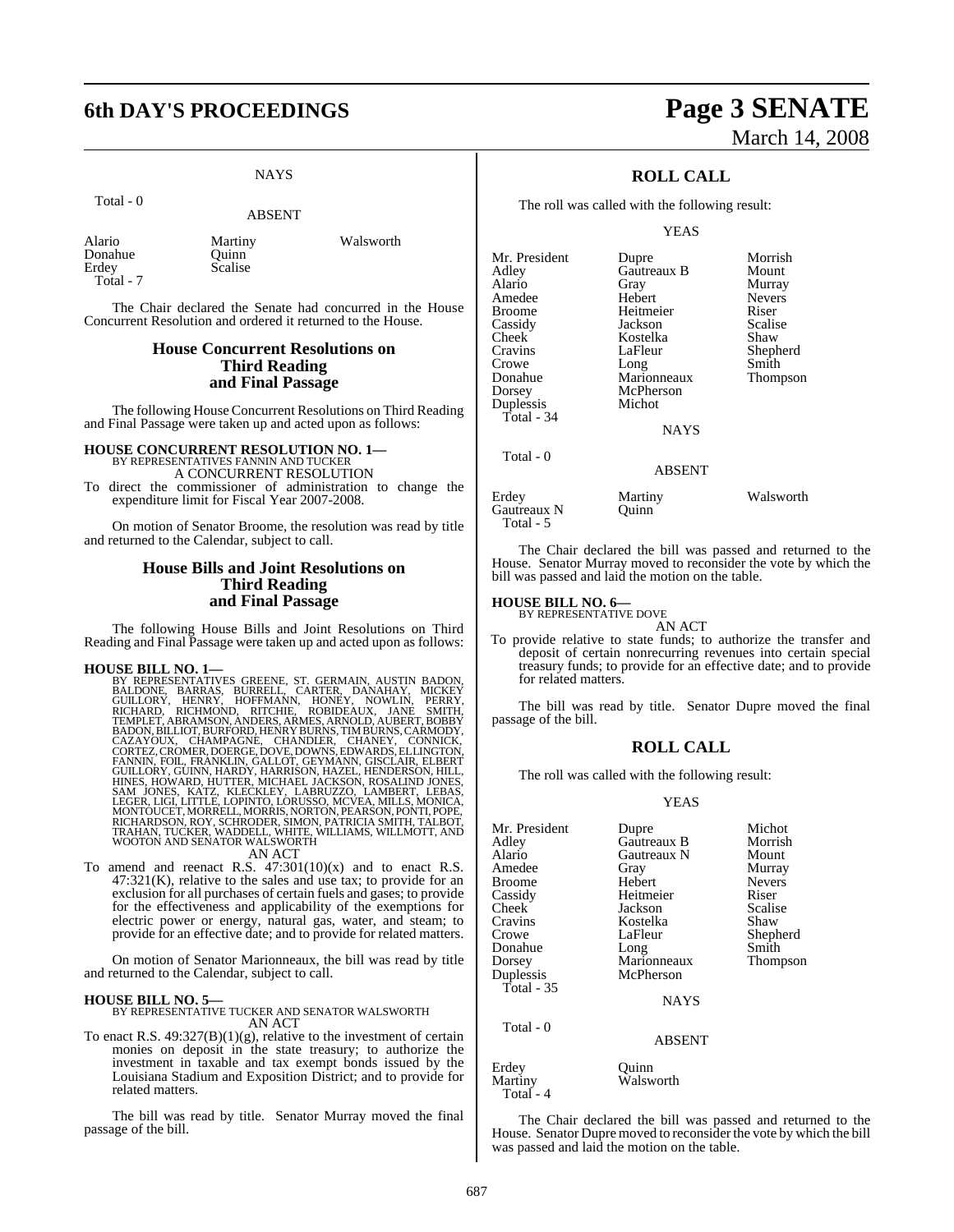## March 14, 2008

#### **HOUSE BILL NO. 9—**

BY REPRESENTATIVES RICHMOND, GREENE, TUCKER, ABRAMSON, ANDERS, ARMES, ARNON, BODBY, BORBY, AUSTIN BADON, BOBBY, BARNOY, CARMOD, CARMEN, CONNICK, CANNOY, CARNED, CONNICK, CONNICK, DISCLAIR, CONNICK, CONNICK, DISCLAIR, ELBER

To amend and reenact R.S.  $47:6016(B)(1)(c)$ , (E), (G), (H), and (I), relative to the new markets tax credit; to increase the total aggregate amount of the credit; to reduce the maximum amount of credit for businesses that do not meet certain criteria; to provide enhanced creditsfor certain target industries; to provide for an effective date; and to provide for related matters.

#### **Floor Amendments Sent Up**

Senator Duplessis sent up floor amendments which were read.

#### **SENATE FLOOR AMENDMENTS**

Amendments proposed by Senator Duplessis to Engrossed House Bill No. 9 by Representative Richmond

#### AMENDMENT NO. 1

Delete Senate Committee Amendments No. 4, 7, 9, and 10 proposed by the Senate Committee on Revenue and Fiscal Affairs and adopted by the Senate on March 13, 2008.

#### AMENDMENT NO. 2

On page 1, line 2, after  $\Gamma(I)^n$  insert "and to enact R.S. 47:1508(B)(25),"

#### AMENDMENT NO. 3

On page 1, line 5, after "industries;" insert "to allow for disclosure of new markets tax credit information;

#### AMENDMENT NO. 4

On page 1, line 9, after "reenacted" insert "and R.S. 47:1508(B)(25) is hereby enacted"

#### AMENDMENT NO. 5

On page 1, between lines 9 and 10, insert: "§1508. Confidential character of tax records \* \* \*

B. Nothing herein contained shall be construed to prevent: \* \* \*

(25) The furnishing of, upon request, the following information provided to the Department of Revenue in an application for the Louisiana new markets tax credit, R.S. 47:1606, for all qualified equity investments made on or after July 1, 2008: the name of the original investor, a detailed description and the location of the qualified low-income business, the total amount of the qualified equity investment and the total amount of Louisiana new markets tax credits earned. \* \* \*"

AMENDMENT NO. 6

On page 1, line 19, after "July 1, 2007," insert "and before April 1, 2008.

AMENDMENT NO. 7 On page 2, line 3, change "July" to "April"

AMENDMENT NO. 8 On page 2, line 9, change "July" to "April"

# **Page 4 SENATE 6th DAY'S PROCEEDINGS**

#### AMENDMENT NO. 9

On page 2, line 13, after "limited to" insert "the housing industry, the medical industry, and"

AMENDMENT NO. 10

On page 2, line 20, change, "after July 1, 2007," to " $\underline{\text{on and}}$  after July 1, 2007, and before April 1, 2008,"  $1, 2007$ , and before April  $1$ 

#### AMENDMENT NO. 11

On page 2, line 23, change "July" to "April"

#### AMENDMENT NO. 12

On page 2, line 27, change "July" to "April"

#### AMENDMENT NO. 13

On page 4, between lines 2 and 3, insert:

"(5) No credit issued on or after April 1, 2008, shall be claimed on a return due on or before December 31, 2008.'

#### AMENDMENT NO. 14

On page 4, delete line 26 and insert:

"Section 2. This Act shall become effective upon signature of the governor or, if not signed by the governor, upon expiration of the time for bills to become law without signature by the governor, as provided by Article III, Section 18 of the Constitution of Louisiana. If vetoed by the governor and subsequently approved by the legislature, this Act shall become effective on the day following such approval."

On motion of Senator Duplessis, the amendments were adopted.

The bill was read by title. Senator Duplessis moved the final passage of the amended bill.

### **ROLL CALL**

The roll was called with the following result:

#### **YEAS**

| Mr. President | Dupre         | Michot        |
|---------------|---------------|---------------|
| Adley         | Gautreaux B   | Morrish       |
|               |               |               |
| Alario        | Gautreaux N   | Mount         |
| Amedee        | Gray          | Murray        |
| <b>Broome</b> | Hebert        | <b>Nevers</b> |
| Cassidy       | Heitmeier     | Riser         |
| Cheek         | Jackson       | Scalise       |
| Cravins       | Kostelka      | Shaw          |
| Crowe         | LaFleur       | Smith         |
| Donahue       | Long          | Thompson      |
| Dorsey        | Marionneaux   |               |
| Duplessis     | McPherson     |               |
| Total - 34    |               |               |
|               | <b>NAYS</b>   |               |
| Total - 0     |               |               |
|               | <b>ABSENT</b> |               |
| Erdey         | Ouinn         | Walsworth     |
| Martiny       | Shepherd      |               |

Total - 5

The Chair declared the amended bill was passed and returned to the House. Senator Duplessis moved to reconsider the vote by which the bill was passed and laid the motion on the table.

**HOUSE BILL NO. 18—**<br>BY REPRESENTATIVES GREENE, ABRAMSON, ANDERS, ARMES,<br>ARNOLD, AUBERT, AUSTIN BADON, BOBBY BADON, BALDONE,<br>BARRAS, BILLIOT, BURFORD, HENRY BURNS, TIM BURNS, CARTER,<br>CHAMPAGNE, CHANEY, CONNICK, CROMER, DAN MORRIS, NOWLIN, PEARSON, PERRY, PETERSON, PONTI, PUGH,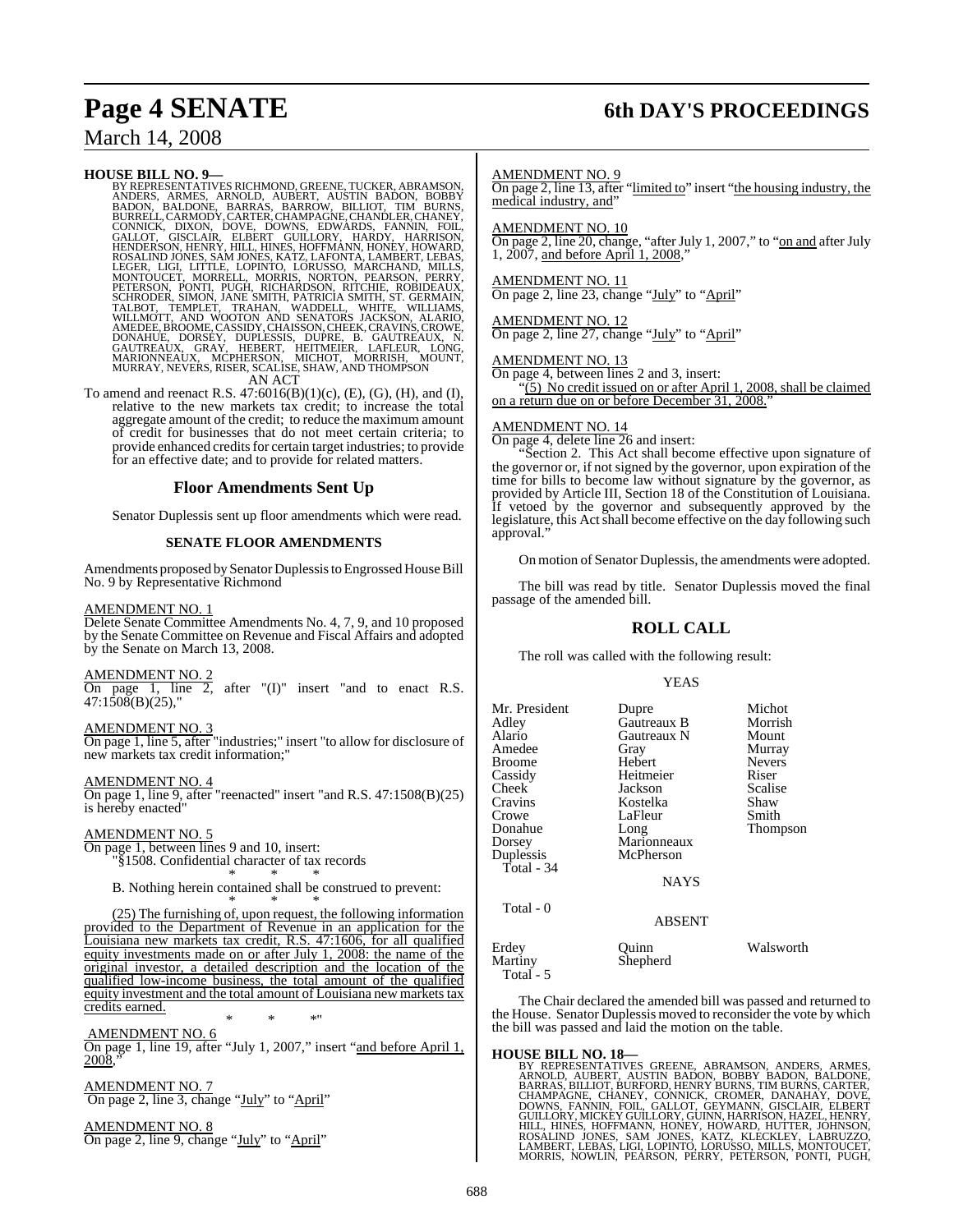# **6th DAY'S PROCEEDINGS Page 5 SENATE**

RICHARD, RICHARDSON, RICHMOND, ROBIDEAUX, ROY,<br>SCHRODER, SIMON, SMILEY, JANE SMITH, PATRICIA SMITH, ST.<br>GERMAIN, TALBOT, TEMPLET, TRAHAN, TUCKER, WADDELL,<br>WHITE, WILLIAMS, WILLMOTT, AND WOOTON AND SENATORS<br>ADLEY, ALARIO, A AN ACT

To enact R.S. 47:293(4)(c), relative to the individual income tax; to provide that certain federal income tax rebates or credits shall not reduce the federal income tax deduction; to provide for an effective date; and to provide for related matters.

On motion of Senator Marionneaux, the bill was read by title and returned to the Calendar, subject to call.

#### **HOUSE BILL NO. 45—**

BY REPRESENTATIVES ARNOLD AND TUCKER AND SENATORS HEITMEIER AND SHEPHERD AN ACT

To amend and reenact R.S. 33:2740.27, relative to the Algiers Development District; to provide relative to the status of the district and its actions; to provide relative to the appointment and terms of the members of the board of commissioners; to provide relative to the powers and duties of the district; to provide relative to plans for public improvements, facilities, and services; to provide relative to all acts by and on behalf of the district since its creation; and to provide for related matters.

The bill was read by title. Senator Heitmeier moved the final passage of the bill.

### **ROLL CALL**

The roll was called with the following result:

#### YEAS

| Mr. President | Dupre       | Michot          |
|---------------|-------------|-----------------|
| Adley         | Gautreaux B | Morrish         |
| Alario        | Gautreaux N | Mount           |
| Amedee        | Gray        | Murray          |
| <b>Broome</b> | Hebert      | <b>Nevers</b>   |
| Cassidy       | Heitmeier   | Riser           |
| Cheek         | Jackson     | Scalise         |
| Cravins       | Kostelka    | Shaw            |
| Crowe         | LaFleur     | Shepherd        |
| Donahue       | Long        | Smith           |
| Dorsey        | Marionneaux | <b>Thompson</b> |
| Duplessis     | McPherson   |                 |
| Total $-35$   |             |                 |
|               | NAYS        |                 |

Total - 0

| Erdev     | Ouinn     |
|-----------|-----------|
| Martinv   | Walsworth |
| Total - 4 |           |

The Chair declared the bill was passed and returned to the House. Senator Heitmeier moved to reconsider the vote by which the bill was passed and laid the motion on the table.

ABSENT

#### **Rules Suspended**

Senator Marionneaux asked for and obtained a suspension of the rules for the purpose of taking up at this time

### **House Bills and Joint Resolutions on Third Reading and Final Passage, Subject to Call**

The following House Bills and Joint Resolutions on Third Reading and Final Passage, subject to call, were taken up and acted upon as follows:

#### **Called from the Calendar**

Senator Marionneaux asked that House Bill No. 1 be called from the Calendar at this time for its final passage.

HOUSE BILL NO. 1—<br>
BY REPRESENTATIVES GREENE, ST. GERMAIN, AUSTIN BADON,<br>
BALDONE, BARRAS, BURRELL, CARTER, DANAHAY, MICKEY<br>
GUILLORY, HENRY, HOFFMANN, HONEY, NOWLIN, PERRY,<br>
RICHARD, RICHMOND, RITCHIE, ROBIDEAUX, JANE SMI

AN ACT<br>To amend and reenact R.S.  $47:301(10)(x)$  and to enact R.S.  $47:321(K)$ , relative to the sales and use tax; to provide for an exclusion for all purchases of certain fuels and gases; to provide for the effectiveness and applicability of the exemptions for electric power or energy, natural gas, water, and steam; to provide for an effective date; and to provide for related matters.

The bill was read by title. Senator Marionneaux moved the final passage of the bill.

#### **ROLL CALL**

The roll was called with the following result:

#### YEAS

| Mr. President       | Gautreaux B   | Michot        |
|---------------------|---------------|---------------|
| Adlev               | Gautreaux N   | Morrish       |
| Amedee              | Gray          | Mount         |
| Broome              | Hebert        | Murray        |
| Cassidy             | Heitmeier     | <b>Nevers</b> |
| Cheek               | Jackson       | Riser         |
| Cravins             | Kostelka      | Scalise       |
| Crowe               | LaFleur       | Shaw          |
| Donahue             | Long          | Shepherd      |
| Dorsey              | Marionneaux   | Smith         |
| Duplessis           | Martiny       | Thompson      |
| Dupre               | McPherson     | Walsworth     |
| Total - 36          |               |               |
|                     | <b>NAYS</b>   |               |
| Total - 0           |               |               |
|                     | <b>ABSENT</b> |               |
| Alario<br>Total - 3 | Erdey         | Ouınn         |

The Chair declared the bill was passed and returned to the House. Senator Marionneaux moved to reconsider the vote by which the bill was passed and laid the motion on the table.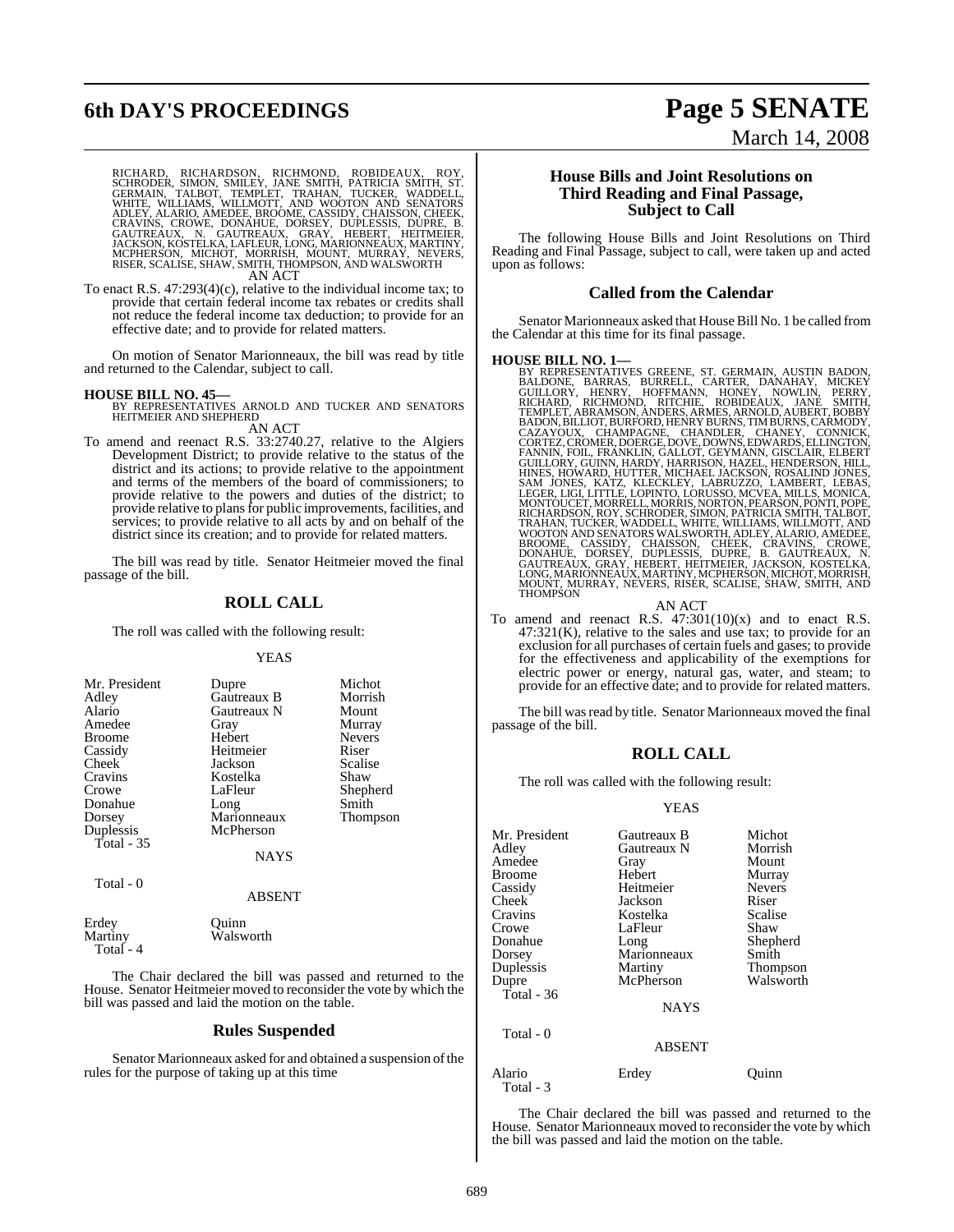# **Page 6 SENATE 6th DAY'S PROCEEDINGS**

## March 14, 2008

### **Called from the Calendar**

Senator Marionneaux asked that House Bill No. 18 be called from the Calendar at this time for its final passage.

HOUSE BILL NO. 18—<br>BY REPRESENTATIVES GREENE, ABRAMSON, ANDERS, ARMES, ARNOLD, AUBERT, AUSTIN BADON, BOBBY BADON, BALDONE, BARRAS, BILLIOT, BURFORD, HENRY BURNS, CIMBURNS, CARTER, CHANPAGNE, CHANEY, CONNICK, CROMER, DOWNS,

To enact R.S. 47:293(4)(c), relative to the individual income tax; to provide that certain federal income tax rebates or credits shall not reduce the federal income tax deduction; to provide for an effective date; and to provide for related matters.

The bill was read by title. Senator Marionneaux moved the final passage of the bill.

### **ROLL CALL**

The roll was called with the following result:

#### YEAS

| Mr. President | Gautreaux B | Morrish         |
|---------------|-------------|-----------------|
| Adley         | Gautreaux N | Mount           |
| Alario        | Gray        | Murray          |
| Amedee        | Hebert      | <b>Nevers</b>   |
| <b>Broome</b> | Heitmeier   | Riser           |
| Cassidy       | Jackson     | <b>Scalise</b>  |
| Cheek         | Kostelka    | Shaw            |
| Cravins       | LaFleur     | Shepherd        |
| Crowe         | Long        | Smith           |
| Donahue       | Marionneaux | <b>Thompson</b> |
| Dorsey        | Martiny     | Walsworth       |
| Duplessis     | McPherson   |                 |
| Dupre         | Michot      |                 |
| Total - 37    |             |                 |
|               | <b>NAYS</b> |                 |
|               |             |                 |

## Total - 0

ABSENT

Erdey Quinn Total - 2

The Chair declared the bill was passed and returned to the House. Senator Marionneaux moved to reconsider the vote by which the bill was passed and laid the motion on the table.

### **House Bills and Joint Resolutions on Third Reading and Final Passage, Resumed**

The following House Bills and Joint Resolutions on Third Reading and Final Passage were taken up and acted upon as follows:

HOUSE BILL NO. 46—<br>BY REPRESENTATIVES FANNIN, TUCKER, ABRAMSON, ANDERS, REPRESENTATIVES FANNIN, BOBBY BADON, BALDONE, BILLIOT,<br>HENRY BURNS, TIM BURNS, CARMODY, CARTER, CHAMPAGNE,<br>CHANEY, CROMER, DANAHAY, DOVE, DOWNS, ELLIN

#### AN ACT

To appropriate funds for Fiscal Year 2007-2008 to be allocated to designated agencies and purposes in specific amounts for the making of supplemental appropriations for said agencies and purposes; to provide for an effective date; and to provide for related matters.

On motion of Senator Michot, the bill was read by title and returned to the Calendar, subject to call.

#### **Messages from the House**

The following Messages from the House were received and read as follows:

#### **Message from the House**

#### **PASSED SENATE BILLS AND JOINT RESOLUTIONS**

March 14, 2008

To the Honorable President and Members of the Senate:

I am directed to inform your honorable body that the House of Representatives has finally passed the following Senate Bills and Joint Resolutions:

**SENATE BILL NO. 5—**<br>BY SENATORS MARIONNEAUX, KOSTELKA, MICHOT, NEVERS, SCALISE AND WALSWORTH AN ACT

To enact R.S. 47:293(9)(a)(xiv), (xv), and (xvi), 297.10, 297.11, and 297.12, relative to individual income tax; to provide for a deduction from state income taxes for certain elementary and secondary education tuition and fees; to provide for a deduction for state income taxes for certain public school and home-school educational expenses; and to provide for related matters.

Reported with amendments.

**SENATE BILL NO. 11—**<br>BY SENATORS MICHOT, ALARIO, CHEEK, DONAHUE, DUPRE, N.<br>GAUTREAUX, JACKSON, LONG, MURRAY, SCALISE, SMITH AND<br>WALSWORTH

#### AN ACT

To amend and reenact R.S. 47:481 and R.S. 48:196(A) and to enact R.S. 48:77, relative to the dedication of revenues to transportation related matters; to provide forthe deposit into and allowable uses thereof of certain monies into the Transportation Trust Fund, the Transportation Mobility Fund, and the State Highway Improvement Fund; to provide for an effective date; and to provide for related matters.

Reported with amendments.

Respectfully submitted, ALFRED W. SPEER Clerk of the House of Representatives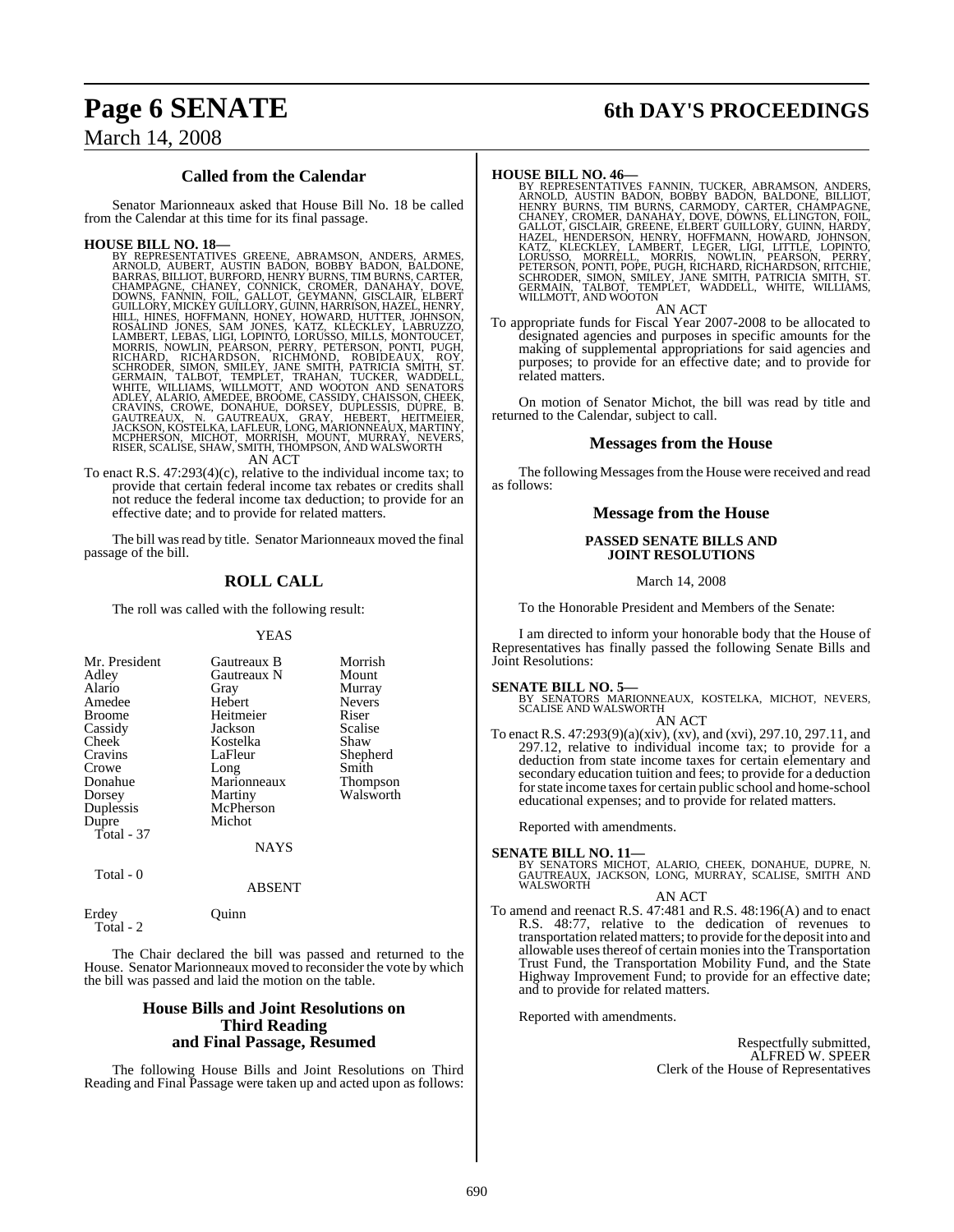# **6th DAY'S PROCEEDINGS Page 7 SENATE**

# March 14, 2008

### **Senate Bills and Joint Resolutions Returned from the House of Representatives with Amendments**

The following Senate Bills and Joint Resolutions just returned from the House of Representatives with amendments were taken up and acted upon as follows:

#### **SENATE BILL NO. 7—**

BY SENATORS CHAISSON, MICHOT, SCALISE AND WALSWORTH AN ACT

To amend and reenact R.S. 47:301(3)(i)(ii)(bb), relative to the definition of the term "manufacturer" for purposes of eligibility for the state sales and use tax exclusions from the terms "cost price" and "sales price" for purchases of machinery and equipment used in manufacturing; to provide that the term "manufacturer" shall include persons who have North American Industrial Classification System codes within the information Section 51, or the manufacturing Sectors 511-511110, as they existed in 2002, assigned either by the Louisiana Department of Labor, if the persons are required to register with the Louisiana Department of Labor for purposes of unemployment insurance, or by the Louisiana Department of Revenue, as determined from federal income tax data, if the persons are not required to register with the Department of Labor for purposes of unemployment insurance; and to provide for related matters.

The bill was read by title. Returned from the House of Representatives with the following amendments:

#### **HOUSE COMMITTEE AMENDMENTS**

Amendments proposed by House Committee on Ways and Means to Engrossed Senate Bill No. 7 by Senator Chaisson

#### AMENDMENT NO. 1

On page 1, delete line 7 and insert "within the information Sector  $511\overline{110}$ , as they'

#### AMENDMENT NO. 2

On page 2, line 16, after "**Sector**" delete "**51, the manufacturing Sectors 511-511110**" and insert "**511110**"

#### AMENDMENT NO. 3

On page 2, line 24, after "**information Sector**" delete the remainder of the line, and on line 25, delete "**manufacturing Sectors 511- 511110**" and insert "**511110**"

Senator Chaisson moved to reject the amendments proposed by the House.

### **ROLL CALL**

The roll was called with the following result:

#### YEAS

| Mr. President | Erdey       | Morrish         |
|---------------|-------------|-----------------|
| Adley         | Gautreaux B | Mount           |
| Alario        | Gautreaux N | Murray          |
| Amedee        | Gray        | <b>Nevers</b>   |
| <b>Broome</b> | Hebert      | Ouinn           |
| Cassidy       | Heitmeier   | Riser           |
| Cheek         | Kostelka    | Scalise         |
| Cravins       | LaFleur     | Shaw            |
| Crowe         | Long        | Shepherd        |
| Donahue       | Marionneaux | Smith           |
| Dorsey        | Martiny     | <b>Thompson</b> |
| Duplessis     | McPherson   | Walsworth       |
| Dupre         | Michot      |                 |
| Total - 38    |             |                 |

**NAYS** 

ABSENT

Total - 0

Jackson Total - 1

The Chair declared the amendments proposed by the House were rejected. Senator Chaisson moved to reconsider the vote by which the amendments were rejected and laid the motion on the table.

#### **Recess**

On motion of Senator Michot the Senate took a recess until 1:30 o'clock P.M.

#### **After Recess**

The Senate was called to order at 1:45 o'clock P.M. by the President of the Senate.

### **ROLL CALL**

The roll being called, the following members answered to their names:

#### PRESENT

| Mr. President<br>Adley<br>Alario<br>Amedee<br>Broome<br>Cassidy<br>Donahue<br>Dorsey<br>Dupre<br>Erdev<br>Total - 29 | Gautreaux B<br>Gautreaux N<br>Hebert<br>Heitmeier<br>Kostelka<br>LaFleur<br>Long<br>Michot<br>Mount<br>Murray | <b>Nevers</b><br>Ouinn<br>Riser<br>Scalise<br>Shaw<br>Shepherd<br>Smith<br>Thompson<br>Walsworth |
|----------------------------------------------------------------------------------------------------------------------|---------------------------------------------------------------------------------------------------------------|--------------------------------------------------------------------------------------------------|
| Cheek<br>Cravins<br>Crowe<br>Duplessis<br>Total - 10                                                                 | <b>ABSENT</b><br>Gray<br>Jackson<br>Marionneaux<br>Martiny                                                    | McPherson<br>Morrish                                                                             |

The President of the Senate announced there were 29 Senators present and a quorum.

#### **Senate Business Resumed**

#### **Appointment of Conference Committee on Senate Bill No. 7**

The President of the Senate appointed the following members to confer with a like committee from the House for the purpose of considering the disagreement on Senate Bill No. 7: Senators Chaisson, Michot and Broome.

#### **Rules Suspended**

Senator Mount asked for and obtained a suspension of the rules for the purpose of reverting to the Morning Hour.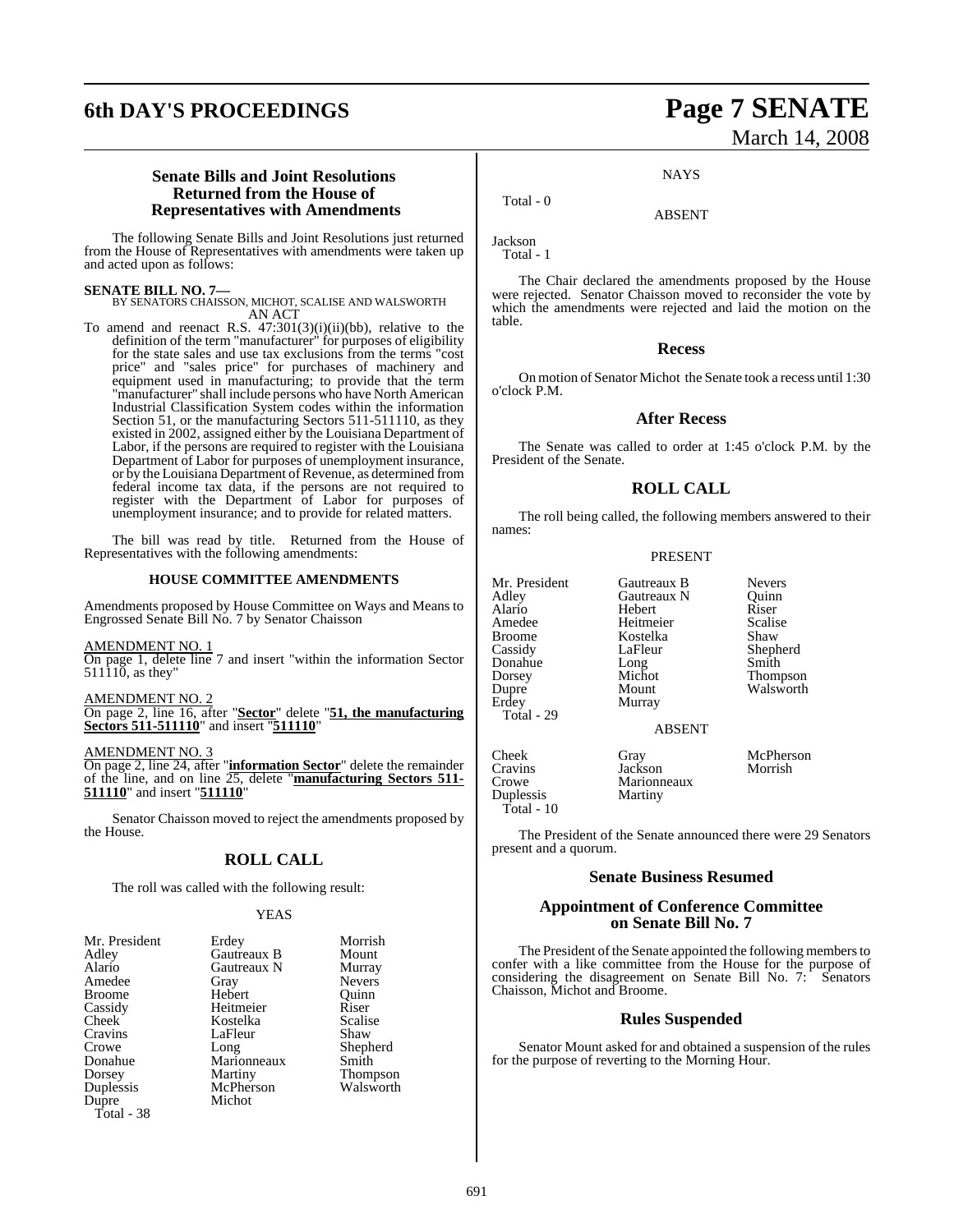# **Page 8 SENATE 6th DAY'S PROCEEDINGS**

March 14, 2008

### **Introduction of Resolutions, Senate and Concurrent**

Senator N. Gautreaux asked for and obtained a suspension of the rules for the purpose of introducing and reading the following Resolutions, Senate and Concurrent, a first and second time and acting upon them as follows:

#### **SENATE RESOLUTION NO. 9—** BY SENATOR N. GAUTREAUX

A RESOLUTION

To commend Nicole Briscoe, a senior at Carencro High School, as a recipient of a 2008 Prudential Spirit of Community Award.

On motion of Senator N. Gautreaux, the resolution was read by title and adopted.

# **SENATE RESOLUTION NO. 10—** BY SENATOR N. GAUTREAUX

A RESOLUTION

To commend Alex LeBlanc of Abbeville as a recipient of a 2008 Prudential Spirit of Community Award.

On motion of Senator N. Gautreaux, the resolution was read by title and adopted.

#### **SENATE CONCURRENT RESOLUTION NO. 13—** BY SENATOR LONG

A CONCURRENT RESOLUTION

To commend Judge Jim W. Wiley upon the occasion of his retirement and to recognize his exemplary public service during the many years of his extraordinary career as a member of the bar and judiciary.

The resolution was read by title. Senator Long moved to adopt the Senate Concurrent Resolution.

### **ROLL CALL**

The roll was called with the following result:

#### YEAS

| Mr. President<br>Adley<br>Alario<br>Amedee<br><b>Broome</b><br>Cassidy<br>Cheek<br>Crowe<br>Donahue<br>Dorsey<br>Duplessis<br>Dupre<br>Total - $34$ | Erdey<br>Gautreaux B<br>Gautreaux N<br>Gray<br>Hebert<br>Heitmeier<br>Jackson<br>Kostelka<br>LaFleur<br>Long<br>Michot<br>Mount<br><b>NAYS</b> | Murray<br><b>Nevers</b><br>Ouinn<br>Riser<br>Scalise<br>Shaw<br>Shepherd<br>Smith<br>Thompson<br>Walsworth |
|-----------------------------------------------------------------------------------------------------------------------------------------------------|------------------------------------------------------------------------------------------------------------------------------------------------|------------------------------------------------------------------------------------------------------------|
| Total - 0                                                                                                                                           | <b>ABSENT</b>                                                                                                                                  |                                                                                                            |
|                                                                                                                                                     |                                                                                                                                                |                                                                                                            |

| Cravins     | Martiny   | Morrish |
|-------------|-----------|---------|
| Marionneaux | McPherson |         |
| Total - 5   |           |         |

The Chair declared the Senate had adopted the Senate Concurrent Resolution and ordered it sent to the House.

# **SENATE CONCURRENT RESOLUTION NO. 14—** BY SENATOR B. GAUTREAUX

A CONCURRENT RESOLUTION

To commend Dr. Michael Sartisky for his many extraordinary contributions to his adopted state, Louisiana, in the areas of culture, literacy, education, and family unity.

The resolution was read by title. Senator B. Gautreaux moved to adopt the Senate Concurrent Resolution.

### **ROLL CALL**

The roll was called with the following result:

#### YEAS

| Mr. President<br>Adley<br>Alario<br>Amedee<br>Broome<br>Cassidy<br>Cheek<br>Crowe | Erdey<br>Gautreaux B<br>Gautreaux N<br>Gray<br>Hebert<br>Heitmeier<br>Jackson<br>Kostelka | Murray<br><b>Nevers</b><br>Ouinn<br>Riser<br>Scalise<br>Shaw<br>Shepherd<br>Smith |
|-----------------------------------------------------------------------------------|-------------------------------------------------------------------------------------------|-----------------------------------------------------------------------------------|
|                                                                                   |                                                                                           |                                                                                   |
|                                                                                   |                                                                                           |                                                                                   |
|                                                                                   |                                                                                           |                                                                                   |
|                                                                                   |                                                                                           |                                                                                   |
|                                                                                   |                                                                                           |                                                                                   |
|                                                                                   |                                                                                           |                                                                                   |
|                                                                                   |                                                                                           |                                                                                   |
| Donahue                                                                           | LaFleur                                                                                   | Thompson                                                                          |
| Dorsey                                                                            | Long                                                                                      | Walsworth                                                                         |
| Duplessis                                                                         | Michot                                                                                    |                                                                                   |
| Dupre                                                                             | Mount                                                                                     |                                                                                   |
| Total - 34                                                                        |                                                                                           |                                                                                   |
|                                                                                   | <b>NAYS</b>                                                                               |                                                                                   |
| Total - 0                                                                         |                                                                                           |                                                                                   |
|                                                                                   | <b>ABSENT</b>                                                                             |                                                                                   |
|                                                                                   |                                                                                           |                                                                                   |

Cravins Martiny Morrish Marionneaux Total - 5

The Chair declared the Senate had adopted the Senate Concurrent Resolution and ordered it sent to the House.

#### **Rules Suspended**

Senator Thompson asked for and obtained a suspension of the rules for the purpose of recalling Senate Resolution No. 8 from the Committee on Retirement.

# **SENATE RESOLUTION NO. 8—**<br>BY SENATOR THOMPSON

A RESOLUTION

To request the Senate Committee on Education and the Senate Committee on Retirement to meet jointly for the purpose of studying issues related to providing for the retirement of employees of charter schools.

On motion of Senator Thompson, the resolution was read by title and adopted.

### **Messages from the House**

The following Messages from the House were received and read as follows:

### **Message from the House**

#### **ASKING CONCURRENCE IN HOUSE CONCURRENT RESOLUTIONS**

March 14, 2008

To the Honorable President and Members of the Senate:

I am directed to inform your honorable body that the House of Representatives has finally passed and asks your concurrence in the following House Concurrent Resolutions: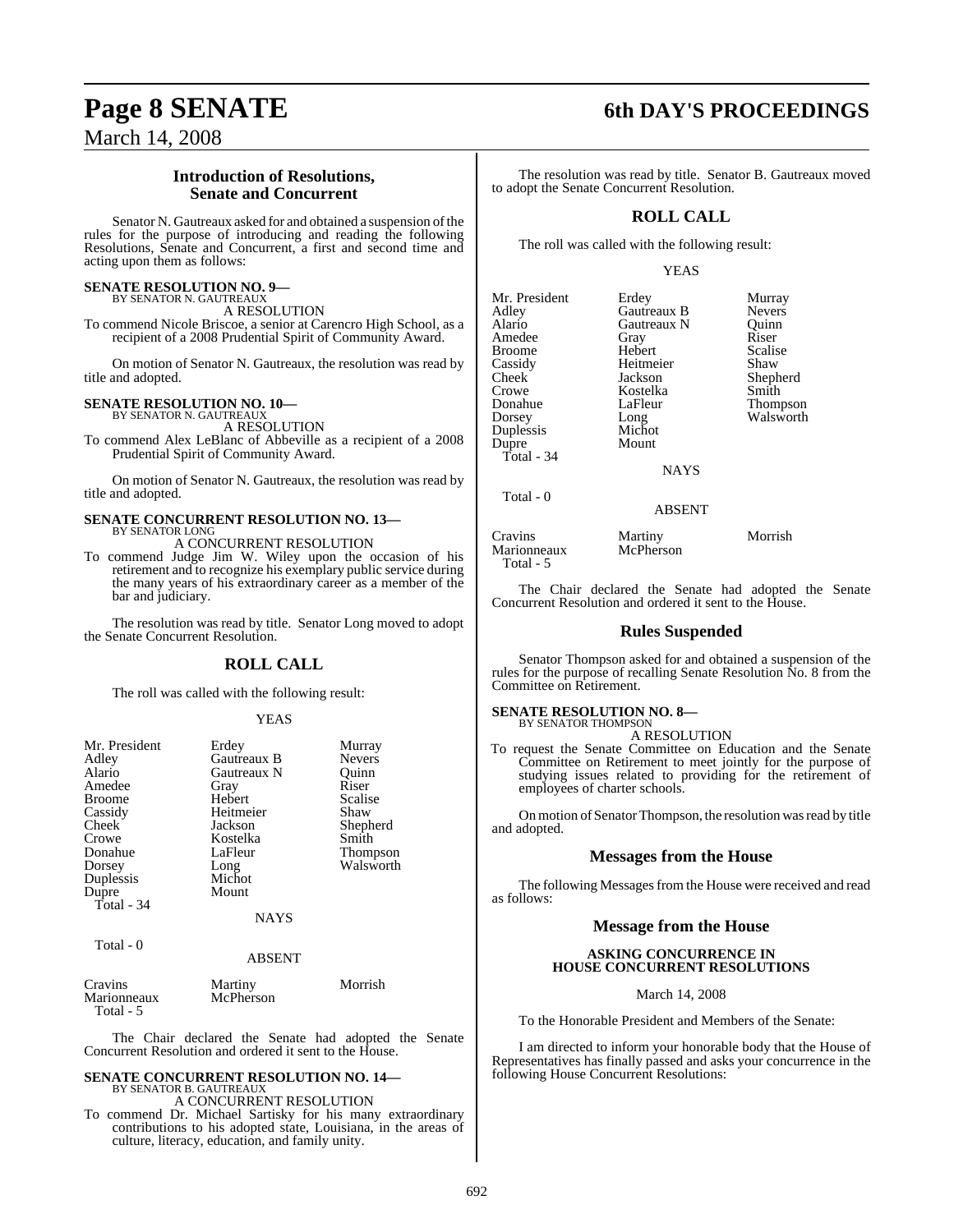# **6th DAY'S PROCEEDINGS Page 9 SENATE**

#### **HOUSE CONCURRENT RESOLUTION NO. 9—**

BY REPRESENTATIVE BURFORD AND SENATORS CHEEK AND **JACKSON** A CONCURRENT RESOLUTION

To express sincere and heartfelt condolences upon the death of Dessie Lee Patterson, Mayor of South Mansfield.

#### **HOUSE CONCURRENT RESOLUTION NO. 10—**

BY REPRESENTATIVES KATZ, BARROW, DOVE, JANE SMITH, ABRAMSON, ANDERS, ARMES, ARNOLD, AUBERT, AUSTIN BADON; BARNAS, FILLIOT, BURNEY, CHARVID, AUBERT, CAZAYOUX, CHAPAREN, CHANDI-CHAMPAGNE, CHANDLER, CHANDI-REV, CONNICK, CORTE

To authorize the state legislative auditor to conduct a thorough audit and investigation into the activities of ICF International and report its findings to the Legislature of Louisiana prior to the adjournment sine die of the 2008 Regular Session of the Legislature.

# **HOUSE CONCURRENT RESOLUTION NO. 11—** BY REPRESENTATIVE RICHMOND

A CONCURRENT RESOLUTION

To authorize and request the Judicial Council of the Louisiana Supreme Court to perform an expedited study of the feasibility of merging the Twenty-Fifth Judicial District Court (Plaquemines Parish) into the Twenty-Fourth Judicial District Court (Jefferson Parish).

> Respectfully submitted, ALFRED W. SPEER Clerk of the House of Representatives

#### **House Concurrent Resolutions**

Senator Mount asked for and obtained a suspension of the rules to take up at this time the following House Concurrent Resolutions just received from the House which were taken up, read a first and second time by their titles and acted upon as follows:

#### **HOUSE CONCURRENT RESOLUTION NO. 9—**

BY REPRESENTATIVE BURFORD AND SENATORS CHEEK AND JACKSON

A CONCURRENT RESOLUTION To express sincere and heartfelt condolences upon the death of Dessie Lee Patterson, Mayor of South Mansfield.

The resolution was read by title. Senator Cheek moved to concur in the House Concurrent Resolution.

### **ROLL CALL**

The roll was called with the following result:

#### YEAS

| Mr. President      | Erdey       | Mount         |
|--------------------|-------------|---------------|
| Adley              | Gautreaux B | Murray        |
| Alario             | Gray        | <b>Nevers</b> |
| Amedee             | Hebert      | Ouinn         |
| <b>Broome</b>      | Heitmeier   | Riser         |
| Cassidy            | Jackson     | Scalise       |
| Cheek <sup>1</sup> | Kostelka    | Shaw          |
| Crowe              | LaFleur     | Shepherd      |

#### Donahue Long Smith<br>Dorsey Martiny Thom Dorsey Martiny Thompson Duplessis Michot Walsworth<br>
Dupre Morrish Walsworth Total - 35

Total - 4

**NAYS** 

Total - 0

Cravins Marionneaux<br>
Gautreaux N McPherson McPherson

Morrish

The Chair declared the Senate had concurred in the House Concurrent Resolution and ordered it returned to the House.

ABSENT

HOUSE CONCURRENT RESOLUTION NO. 10—<br>BY REPRESENTATIVES KATZ, BARROW, DOVE, JANE SMITH,<br>BRAMSON, ANDERS, ARMES, ARNOLD, AUBERT, AUSTIN BADON,<br>BOBBY BADON, BALDONE, BARRAS, BILLIOT, BURFORD, HENRY<br>BURNS, TIM BURNS, BURELL, C

To authorize the state legislative auditor to conduct a thorough audit and investigation into the activities of ICF International and report its findings to the Legislature of Louisiana prior to the adjournment sine die of the 2008 Regular Session of the Legislature.

The resolution was read by title; lies over under the rules.

### **HOUSE CONCURRENT RESOLUTION NO. 11—** BY REPRESENTATIVE RICHMOND A CONCURRENT RESOLUTION

To authorize and request the Judicial Council of the Louisiana Supreme Court to perform an expedited study of the feasibility of merging the Twenty-Fifth Judicial District Court (Plaquemines Parish) into the Twenty-Fourth Judicial District Court (Jefferson Parish).

The resolution was read by title; lies over under the rules.

#### **House Bills and Joint Resolutions on Third Reading and Final Passage, Subject to Call, Resumed**

The following House Bills and Joint Resolutions on Third Reading and Final Passage, subject to call, were taken up and acted upon as follows:

#### **Called from the Calendar**

Senator Michot asked that House Bill No. 46 be called from the Calendar at this time for its final passage.

**HOUSE BILL NO. 46**<br>BY REPRESENTATIVES FANNIN, TUCKER, ABRAMSON, ANDERS, ARNOLD, AUSTIN BADON, BOBBY BADON, BALDONE, BILLIOT,<br>HENRY BURNS, TIM BURNS, CARMODY, CARTER, CHAMPAGNE,<br>CHANEY, CROMER, DANAHAY, DOVE, DOWNS, ELINGT

# March 14, 2008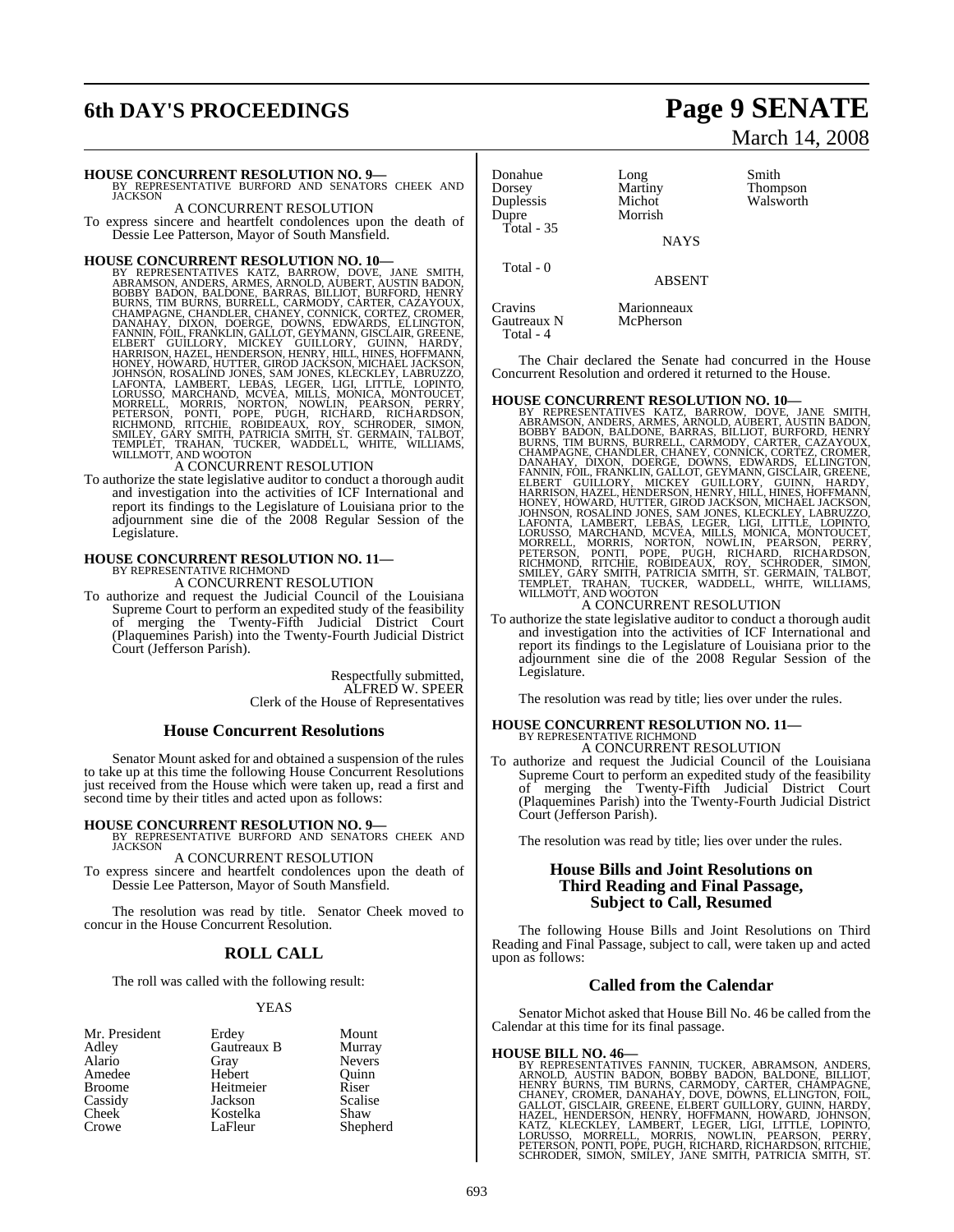## March 14, 2008

### GERMAIN, TALBOT, TEMPLET, WADDELL, WHITE, WILLIAMS, WILLMOTT, AND WOOTON AND SENATOR SCALISE AN ACT

To appropriate funds for Fiscal Year 2007-2008 to be allocated to designated agencies and purposes in specific amounts for the making of supplemental appropriations for said agencies and purposes; to provide for an effective date; and to provide for related matters.

#### **Floor Amendments Sent Up**

Senator N. Gautreaux sent up floor amendments which were read

#### **SENATE FLOOR AMENDMENTS**

Amendments proposed by Senator N. Gautreaux to Reengrossed House Bill No. 46 by Representative Fannin

#### AMENDMENT NO. 1

On page 5, after line 49, insert the following:

"Section 3.A. The commissioner of administration is hereby authorized and directed to reduce the appropriations contained in Sections 1 and 2 of this Act on a pro rata basis to effect a savings of \$398,000,000. Provided, however, the commissioner of administration is further authorized and directed to exempt from the reductions those projects contained herein in Schedule 07 - Department of Transportation and Development that require sufficient funding for advertising and letting of contracts for construction.

B. It is the intent of the legislature that an amount equal to the amount of appropriations reduced pursuant to Subsection A of this Section shall be reserved to provide a partial rebate of individual income taxes to Louisiana taxpayers. Such rebate shall be made only if and when a law providing for such rebate is enacted and becomes law."

AMENDMENT NO. 2 On page 6, on line 1, change "Section 3." to "Section 4."

Senator Amedee moved to table the amendment.

Senator N. Gautreaux objected.

### **ROLL CALL**

The roll was called with the following result:

#### YEAS

| Mr. President | Dupre     | <b>Nevers</b> |
|---------------|-----------|---------------|
| Adley         | Erdey     | Ouinn         |
| Alario        | Heitmeier | Riser         |
| Amedee        | Kostelka  | Scalise       |
| Broome        | Long      | Shaw          |
| Cassidy       | Martiny   | Smith         |
| Cheek         | Michot    | Thompson      |
| Crowe         | Morrish   | Walsworth     |
| Donahue       | Mount     |               |
| Total - 26    |           |               |
|               |           |               |

NAYS

Cravins Gray Gray Marionneaux<br>
Dorsey Hebert McPherson Gautreaux B Jackson Murray<br>Gautreaux N LaFleur Shepherd Gautreaux N Total - 12

Hebert McPherson<br>Jackson Murray

ABSENT

Duplessis Total - 1

The Chair declared the amendment was tabled.

# **Page 10 SENATE 6th DAY'S PROCEEDINGS**

### **Notice Regarding Vote**

Senator Duplessis stated she appeared as absent on the vote to table the amendment by Senator N. Gautreaux to House Bill No. 46. She had intended to vote yea on the motion. She asked that the Official Journal so state.

The bill was read by title. Senator Michot moved the final passage of the bill.

### **ROLL CALL**

The roll was called with the following result:

#### **YEAS**

| Mr. President | Erdey           | Michot          |
|---------------|-----------------|-----------------|
| Adley         | Gautreaux B     | Morrish         |
| Alario        | Gautreaux N     | Mount           |
| Amedee        | Gray            | Murray          |
| Broome        | Hebert          | <b>Nevers</b>   |
| Cassidy       | Heitmeier       | Ouinn           |
| Cheek         | Jackson         | Riser           |
| Cravins       | Kostelka        | Scalise         |
| Crowe         | LaFleur         | Shaw            |
| Donahue       | Long            | Shepherd        |
| Dorsey        | Marionneaux     | Smith           |
| Duplessis     | Martiny         | <b>Thompson</b> |
| Dupre         | McPherson       | Walsworth       |
| Total - 39    |                 |                 |
|               | <b>ATA SZCI</b> |                 |

NAYS

Total - 0

Total - 0

The Chair declared the bill was passed and returned to the House. Senator Michot moved to reconsider the vote by which the bill was passed and laid the motion on the table.

ABSENT

### **Messages from the House**

The following Messages from the House were received and read as follows:

### **Message from the House**

#### **HOUSE CONFEREES APPOINTED**

#### March 14, 2008

To the Honorable President and Members of the Senate:

I am directed to inform your honorable body that the Speaker of the House of Representatives has appointed the following members, on the part of the House of Representatives, to confer, with a like committee from the Senate, on the disagreement to Senate Bill No. 7 by Senator Chaisson:

Representatives Tucker, Greene, and St. Germain.

Respectfully submitted, ALFRED W. SPEER Clerk of the House of Representatives

### **Rules Suspended**

Senator Michot asked for and obtained a suspension of the rules for the purpose of taking up at this time.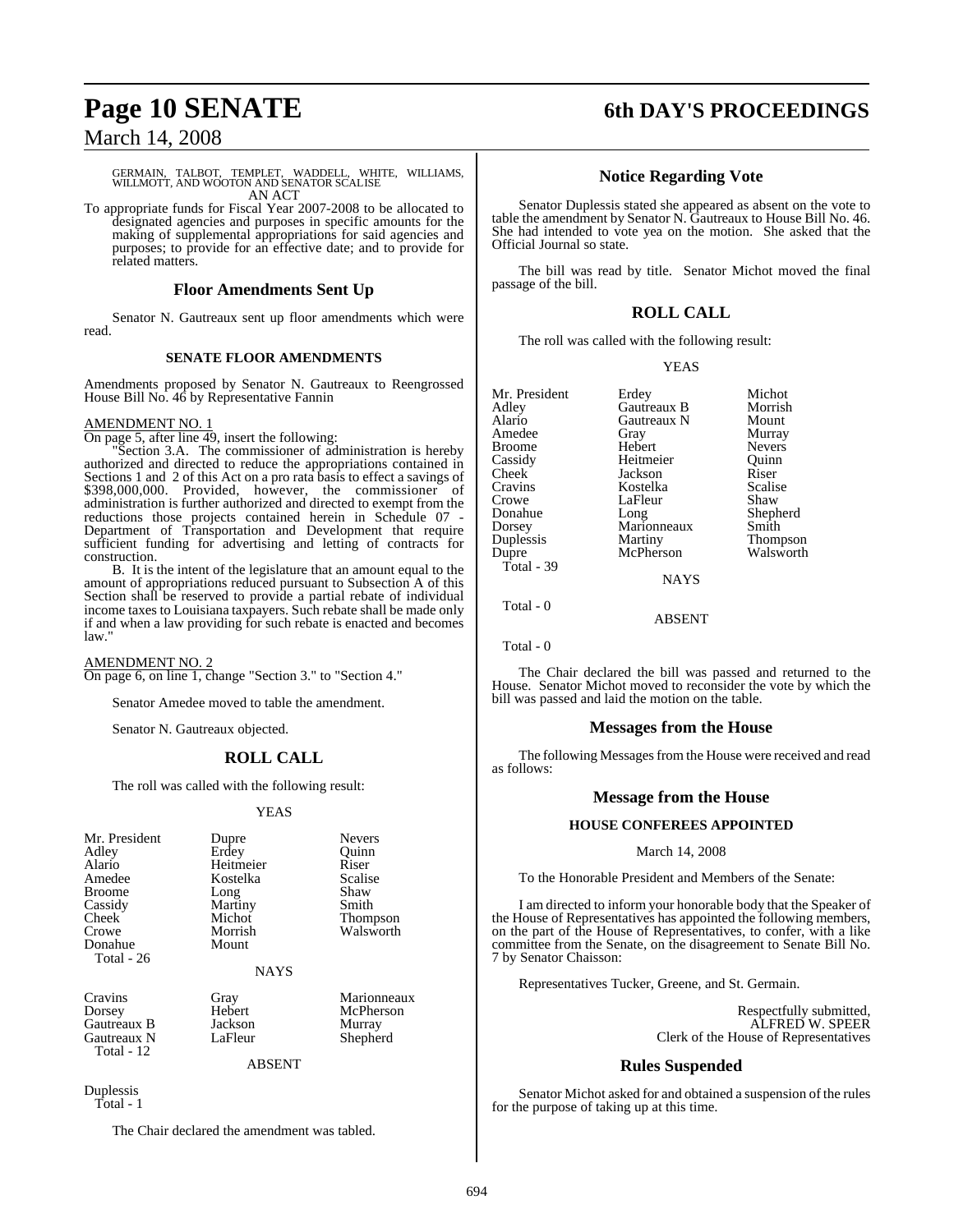# **6th DAY'S PROCEEDINGS Page 11 SENATE**

# March 14, 2008

### **House Concurrent Resolutions on Third Reading and Final Passage, Subject to Call**

The following House Bills Concurrent Resolutions on Third Reading and Final Passage, Subject to Call were taken up and acted upon as follows:

### **Called from the Calendar**

Senator Michot asked that House Concurrent Resolution No. 1 be called from the Calendar at this time.

**HOUSE CONCURRENT RESOLUTION NO. 1—**

BY REPRESENTATIVES FANNIN AND TUCKER AND SENATORS MICHOT AND WALSWORTH A CONCURRENT RESOLUTION

To direct the commissioner of administration to change the expenditure limit for Fiscal Year 2007-2008.

The resolution was read by title. Senator Michot moved to concur in the House Concurrent Resolution.

### **ROLL CALL**

The roll was called with the following result:

#### YEAS

| Mr. President      | Erdey       | Mount   |
|--------------------|-------------|---------|
| Adley              | Gautreaux B | Murray  |
| Alario             | Heitmeier   | Nevers  |
| Amedee             | Jackson     | Ouinn   |
| <b>Broome</b>      | Kostelka    | Scalise |
| Cassidy            | Long        | Shaw    |
| Cheek <sup>1</sup> | Marionneaux | Shephe  |
| Crowe              | Martiny     | Smith   |
| Donahue            | Michot      | Thomp   |
| Dupre              | Morrish     | Walsw   |
| Total - 30         |             |         |
|                    | <b>NAYS</b> |         |

Cravins Gray McPherson<br>
Dorsey Hebert Riser Gautreaux N Total - 8

**Murray** Nevers<sup>1</sup> Quinn Scalise Shaw Shepherd Smith **Thompson** Walsworth

Hebert<br>LaFleur

ABSENT

Duplessis Total - 1

The Chair declared the Senate had concurred in the House Concurrent Resolution and ordered it returned to the House.

### **Notice Regarding Vote**

Senator Duplessis stated she appeared as absent on the vote on House Concurrent Resolution No. 1. She had intended to vote yea on the resolution. She asked that the Official Journal so state.

### **Messages from the House**

The following Messages from the House were received and read as follows:

### **Message from the House**

#### **ADOPTION OF CONFERENCE COMMITTEE REPORT**

March 14, 2008

To the Honorable President and Members of the Senate:

I am directed to inform your honorable body that the House of Representatives has adopted the Report of the Conference Committee on the disagreement to Senate Bill No. 7.

> Respectfully submitted, ALFRED W. SPEER Clerk of the House of Representatives

### **Message from the House**

#### **CONCURRING IN SENATE CONCURRENT RESOLUTIONS**

March 14, 2008

To the Honorable President and Members of the Senate:

I am directed to inform your honorable body that the House of Representatives has finally concurred in the following Senate Concurrent Resolutions:

# **SENATE CONCURRENT RESOLUTION NO. 13—** BY SENATOR LONG

A CONCURRENT RESOLUTION

To commend Judge Jim W. Wiley upon the occasion of his retirement and to recognize his exemplary public service during the many years of his extraordinary career as a member of the bar and judiciary.

Reported without amendments.

# **SENATE CONCURRENT RESOLUTION NO. 14—**<br>BY SENATOR B. GAUTREAUX<br>A CONCURRENT RESOLUTION

To commend Dr. Michael Sartisky for his many extraordinary contributions to his adopted state, Louisiana, in the areas of culture, literacy, education, and family unity.

Reported without amendments.

Respectfully submitted, ALFRED W. SPEER Clerk of the House of Representatives

### **Senate Bills and Joint Resolutions Returned from the House of Representatives with Amendments**

Senator Marionneaux asked for and obtained a suspension of the rules to take up at this time the following Senate Bills and Joint Resolutions just returned from the House of Representatives with amendments.

### **Senator Broome in the Chair**

**SENATE BILL NO. 5—**<br>BY SENATORS MARIONNEAUX, KOSTELKA, MICHOT, NEVERS, SCALISE AND WALSWORTH AN ACT

To enact R.S. 47:293(9)(a)(xiv), (xv), and (xvi), 297.10, 297.11, and 297.12, relative to individual income tax; to provide for a deduction from state income taxes for certain elementary and secondary education tuition and fees; to provide for a deduction for state income taxes for certain public school and home-school educational expenses; and to provide for related matters.

The bill was read by title. Returned from the House of Representatives with the following amendments: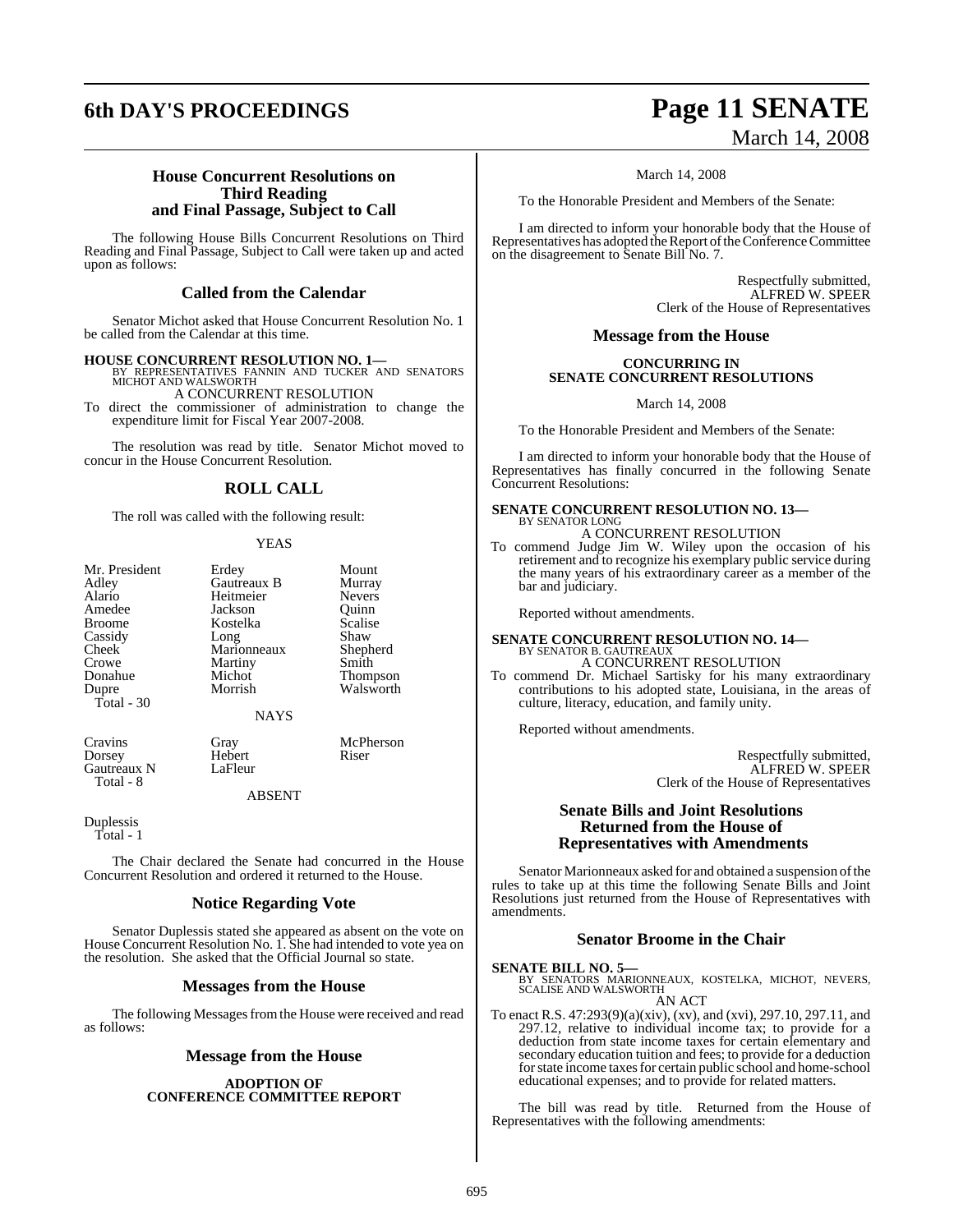# **Page 12 SENATE 6th DAY'S PROCEEDINGS**

## March 14, 2008

#### **HOUSE FLOOR AMENDMENTS**

Amendments proposed by Representative Greene to Reengrossed Senate Bill No. 5 by Senator Marionneaux

AMENDMENT NO. 1 On page 2, at the beginning of line 10, insert "**A.**"

AMENDMENT NO. 2 On page 2, delete line 12 in its entirety and insert "**fees required for a student's enrollment in a nonpublic**"

AMENDMENT NO. 3 On page 2, line 15, after "**secondary**" insert "**laboratory**"

AMENDMENT NO. 4 On page 2, at the beginning of line 16, delete "**is affiliated with**" and insert "**is operated by**"

AMENDMENT NO. 5 On page 2, line 18, after "**taxpayer**" insert "**per child**" and after "**dollars**" and before the comma "**,**" insert "**per child**"

#### AMENDMENT NO. 6

On page 2, between lines 20 and 21, insert the following:

"**B. For purposes of this Section, tuition shall include the following:**

**(1) The purchase of school uniforms required by schools for general day-to-day use.**

**(2) The purchase of textbooks, curricula, or other instructional materials required by schools. (3) The purchase of school supplies required by schools.**"

Senator Marionneaux moved to concur in the amendments proposed by the House.

#### **ROLL CALL**

The roll was called with the following result:

#### YEAS

| Adley         | Gautreaux B | Michot        |
|---------------|-------------|---------------|
| Alario        | Gautreaux N | Morrish       |
| Amedee        | Gray        | Mount         |
| <b>Broome</b> | Hebert      | Murray        |
| Cassidy       | Heitmeier   | <b>Nevers</b> |
| Cheek         | Jackson     | Quinn         |
| Cravins       | Kostelka    | Riser         |
| Crowe         | LaFleur     | Scalise       |
| Donahue       | Long        | Shaw          |
| Duplessis     | Marionneaux | Smith         |
| Dupre         | Martiny     | Thompson      |
| Erdey         | McPherson   | Walsworth     |
| Total $-36$   |             |               |
|               | NAYS        |               |
| Dorsey        | Shepherd    |               |
| Total - 2     |             |               |
|               | ABSENT      |               |

Mr. President Total - 1

The Chair declared the amendments proposed by the House were concurred in. Senator Marionneaux moved to reconsider the vote by which the amendments were concurred in and laid the motion on the table.

**SENATE BILL NO. 11—**<br>BY SENATORS MICHOT, ALARIO, CHEEK, DONAHUE, DUPRE, N.<br>GAUTREAUX, JACKSON, LONG, MURRAY, SCALISE, SMITH AND<br>WALSWORTH

AN ACT To amend and reenact R.S. 47:481 and R.S. 48:196(A) and to enact R.S. 48:77, relative to the dedication of revenues to transportation relatedmatters; to provide forthe deposit into and allowable uses thereof of certain monies into the Transportation Trust Fund, the Transportation Mobility Fund, and the State Highway Improvement Fund; to provide for an effective date; and to provide for related matters.

The bill was read by title. Returned from the House of Representatives with the following amendments:

#### **HOUSE COMMITTEE AMENDMENTS**

Amendments proposed by House Committee on Appropriations to Reengrossed Senate Bill No. 11 by Senator Michot

#### AMENDMENT NO. 1

On page 2, between lines 18 and 19, insert the following: "(1) Ninety-three percent to the Transportation Trust Fund to be appropriated and expended as follows:

AMENDMENT NO. 2 On page 2, at the beginning of line 19, change  $\degree$ (1) Thirty  $\degree$  to  $\degree$ (a) Not less than thirty'

AMENDMENT NO. 3 On page 2, line 19, after "avails" and before "deposited" delete "shall be"

AMENDMENT NO. 4 On page 2, line 20, after "Section" and before "shall" delete "and"

AMENDMENT NO. 5 On page 2, line 21, after "capacity" and before "projects" delete "and/or safety"

#### AMENDMENT NO. 6

On page 2, line 21, after "projects." delete the remainder of the line and delete lines 22 through 24 in their entirety

AMENDMENT NO. 7 On page 2, at the beginning of line 25, change  $"(2)"$  to  $"(b)"$ 

#### AMENDMENT NO. 8 On page 2, line 25, after "avails" and before "deposited" delete "shall be"

AMENDMENT NO. 9 On page 2, line 26, after "Section" and before shall" delete "and"

AMENDMENT NO. 10 On page 2, delete line 29 and insert the following:  $\overline{c}$ ) The remainder of the total avails deposited in the

AMENDMENT NO. 11

On page 3, line 1, after "Section" and before "shall" delete "and"

AMENDMENT NO. 12 On page 3, line 2, after "projects" delete the remainder of the line and delete lines 3 and 4 and insert a period "."

AMENDMENT NO. 13

On page 3, at the beginning of line 5, change  $"(4)"$  to  $"(3)"$ 

#### **MENDMENT NO. 14**

On page 3, line 5, after "percent" delete the remainder of the line and delete line 6 in its entirety and insert "to the Transportation Mobility Fund."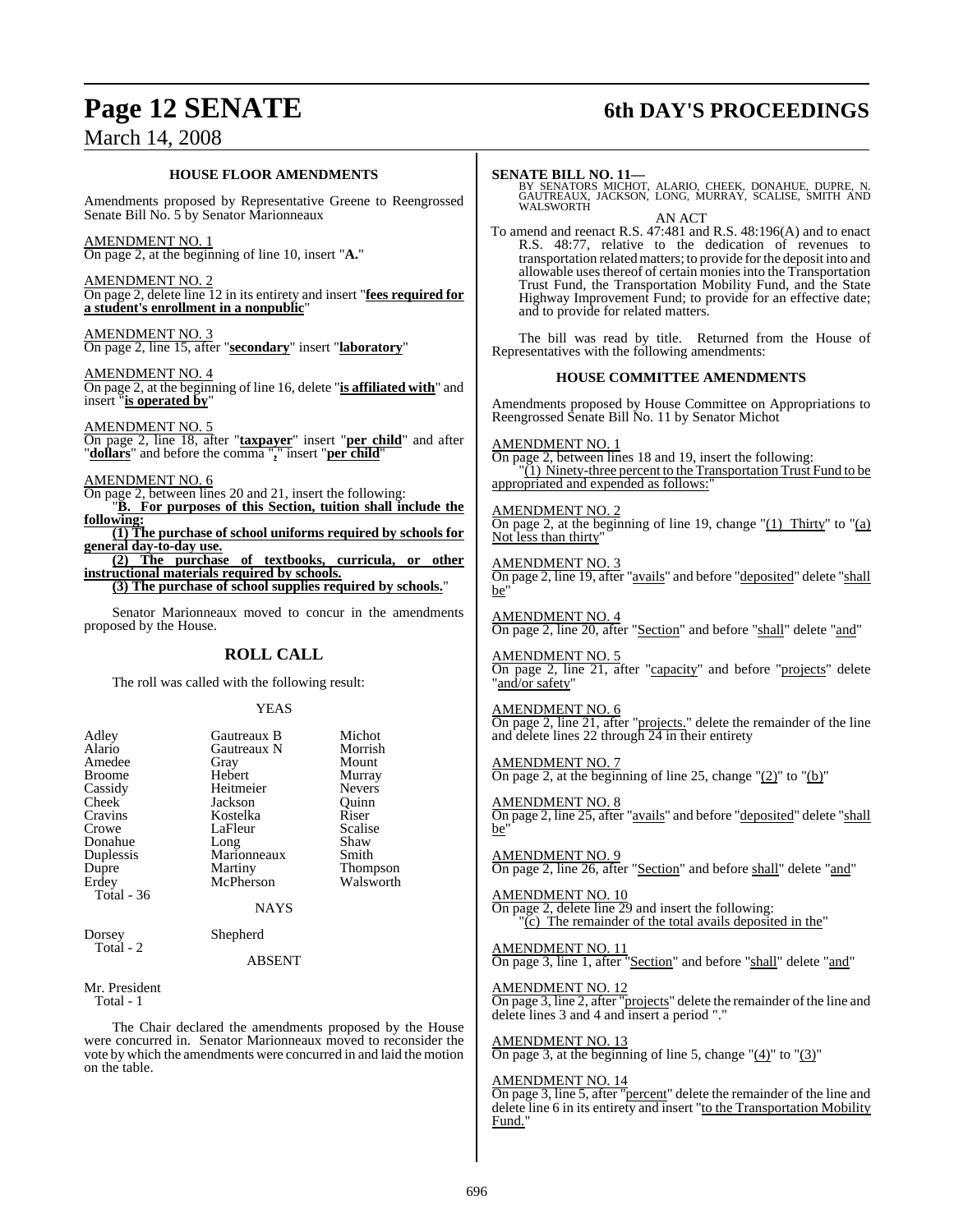# **6th DAY'S PROCEEDINGS Page 13 SENATE**

# March 14, 2008

#### **HOUSE FLOOR AMENDMENTS**

Amendments proposed by Representative Tucker to Reengrossed Senate Bill No. 11 by Senator Michot

AMENDMENT NO. 1

On page 3, at the end of line 6, insert the following:

"**Unless otherwise approved by the Louisiana Transportation Authority, the avails deposited in the Transportation Mobility Fund pursuant to Subsection A of this Section shall be used exclusively for final design and construction and shall not be used** for studies.

Senator Michot moved to concur in the amendments proposed by the House.

#### **ROLL CALL**

The roll was called with the following result:

#### YEAS

| Mr. President | Erdey       | Morrish         |
|---------------|-------------|-----------------|
| Adley         | Gautreaux B | Mount           |
| Alario        | Gray        | Murray          |
| Amedee        | Hebert      | <b>Nevers</b>   |
| <b>Broome</b> | Heitmeier   | Ouinn           |
| Cassidy       | Jackson     | Riser           |
| Cheek         | Kostelka    | Scalise         |
| Cravins       | LaFleur     | Shaw            |
| Crowe         | Long        | Shepherd        |
| Donahue       | Marionneaux | Smith           |
| Dorsey        | Martiny     | <b>Thompson</b> |
| Duplessis     | McPherson   | Walsworth       |
| Dupre         | Michot      |                 |
| Total - 38    |             |                 |
|               | NAYS        |                 |

Gautreaux N Total - 1

#### ABSENT

Total - 0

The Chair declared the amendments proposed by the House were concurred in. Senator Michot moved to reconsider the vote by which the amendments were concurred in and laid the motion on the table.

#### **SENATE BILL NO. 12—**

BY SENATORS MARIONNEAUX, ADLEY, DORSEY, ERDEY,<br>KOSTELKA, LONG, MICHOT, MORRISH, RISER, SHAW AND<br>WALSWORTH

AN ACT

To amend and reenact R.S.  $47:301(3)(i)(i)$ ,  $13(k)(i)$ , and  $28(a)$ , relative to sales and use tax of the state and statewide political subdivisions; to provide for an accelerated reduction of the sales price, cost price, gross proceeds derived from a lease or rental, monthly lease or rental price paid, and the monthly lease or rental price contracted or agreed to by way of an exclusion of certain manufacturing machinery and equipment; to provide for an effective date; and to provide for related matters.

The bill was read by title. Returned from the House of Representatives with the following amendments:

#### **HOUSE FLOOR AMENDMENTS**

Amendments proposed by Representative Greene to Engrossed Senate Bill No. 12 by Senator Marionneaux

AMENDMENT NO. 1

On page 1, line 2, change "28(a)," to "28(a) and (e),"

#### AMENDMENT NO. 2

On page 1, line 7 after "equipment;" insert "to provide that the manufacturer's exemption certificate granted by the Department of Revenue shall serve as a substitute for the sales tax exemption for certain farm equipment;"

#### AMENDMENT NO. 3

 $\overline{\text{On page 1, line 9, change}}$  "28(a)," to "28(a) and (e),"

#### AMENDMENT NO. 4

On page 3, line 26, after "property," and before "which" insert "**including, but not limited to rubber tired farm tractors, cane harvesters, cane loaders, cotton pickers, combines, haybalers, attachments and sprayers, clippers, cultivators, discs, plows, and** spreaders.

#### AMENDMENT NO. 5

On page 4, between lines 13 and 14, insert the following:

"\* \* \* **(e) The manufacturer's exemption certificate granted by the Department of Revenue shall serve as a substitute for the sales tax exemption for certain farm equipment.**"

Senator Marionneaux moved to concur in the amendments proposed by the House.

#### **ROLL CALL**

The roll was called with the following result:

#### YEAS

| Mr. President | Erdey         | Michot        |
|---------------|---------------|---------------|
| Adlev         | Gautreaux B   | Morrish       |
| Alario        | Gautreaux N   | Mount         |
| Amedee        | Gray          | Murray        |
| Broome        | Hebert        | <b>Nevers</b> |
| Cassidy       | Heitmeier     | Ouinn         |
| Cheek         | Jackson       | Riser         |
| Cravins       | Kostelka      | Scalise       |
| Crowe         | LaFleur       | Shaw          |
| Donahue       | Long          | Shepherd      |
| Dorsey        | Marionneaux   | Smith         |
| Duplessis     | Martiny       | Thompson      |
| Dupre         | McPherson     | Walsworth     |
| Total - 39    |               |               |
|               | <b>NAYS</b>   |               |
| Total - 0     |               |               |
|               | <b>ABSENT</b> |               |
|               |               |               |

Total - 0

The Chair declared the amendments proposed by the House were concurred in. Senator Marionneaux moved to reconsider the vote by which the amendments were concurred in and laid the motion on the table.

#### **Rules Suspended**

Senator Chaisson asked for and obtained a suspension of the rules for the purpose of taking up at this time

#### **Reports of Committees**

The following reports of committees were received and read: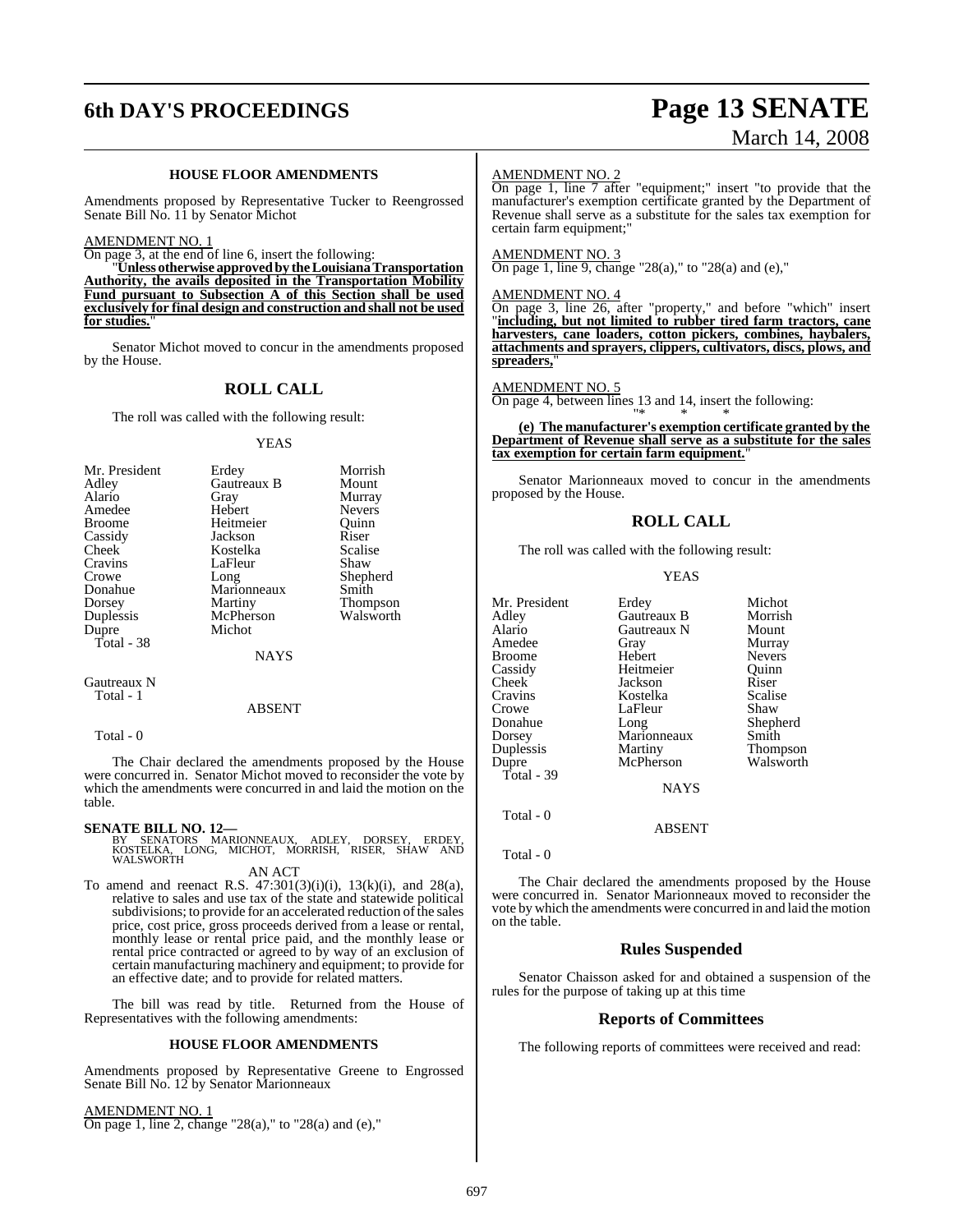# **Page 14 SENATE 6th DAY'S PROCEEDINGS**

## March 14, 2008

#### **CONFERENCE COMMITTEE REPORT**

#### **Senate Bill No. 7 by Senator Chaisson**

#### March 14, 2008

To the Honorable President and Members of the Senate and to the Honorable Speaker and Members of the House of Representatives:

We, the conferees appointed to confer over the disagreement between the two houses concerning Senate Bill No. 7 by Senator Chaisson recommend the following concerning the Engrossed bill:

- 1. That HouseCommittee Amendments Nos. 1 through 3 proposed by the House Committee on Ways and Means and adopted by the House of Representatives on March 13, 2008 be adopted.
- 2. That the following amendments to the engrossed bill be adopted:

#### AMENDMENT NO. 1

On page 1, delete line 2, and insert:

"To amend and reenact R.S.  $47:301(10)(x)$  and R.S.  $47:301(3)(i)(ii)(bb)$  and to enact R.S.  $47:321(K)$ , relative to the sales and use tax; to provide for an exclusion for all purchases of butane and propane; to provide for the effectiveness and applicability of the exemptions for electric power or energy, natural gas, water, and steam; to provide for a definition of the term"

AMENDMENT NO. 2

On page 1, delete line 15, and insert: Section 1. R.S.  $47:301(10)(x)$  and R.S.  $47:301(3)(i)(ii)(bb)$  are hereby amended and reenacted, and R.S. 47:321(K) is hereby enacted to read as"

#### AMENDMENT NO. 3

On page 3, between lines 7 and 8, insert:

"(10)

\* \* \* (x) For purposes of the sales and use tax imposed by the state or any political subdivision whose boundaries are coterminous with those of the state, the terms "retail sale" or "sale at retail" shall not include the following:

(i) The sale or purchase by a consumer of any fuel or gas, including but not limited to butane and propane, for residential use by the consumer.

(ii) Beginning July 1, 2008, the sale or purchase by any person of butane and propane. \* \* \*

§321. Imposition of tax

\* \* \* K. Notwithstanding the provisions of Subsection H of this Section or any other provision of this Chapter to the contrary, for taxable periods beginning on or after July 1, 2008, the exemptions to the tax levied by this Section for electric power or energy, natural gas, steam, and water shall be applicable, operative, and effective.

#### AMENDMENT NO. 4

On page 3, line 8, change "This Act" to "R.S.  $47:301(3)(i)(ii)(bb)$  as enacted by this Act"

Respectfully submitted,

| Senators:                |  |
|--------------------------|--|
| Joel T. Chaisson II      |  |
| Michael J. "Mike" Michot |  |
| Sharon Weston Broome     |  |

Representatives: Jim Tucker Hunter Greene James R. Fannin Karen St. Germain

#### **Rules Suspended**

Senator Chaisson asked for and obtained a suspension of the rules for the purpose of considering the Conference Committee Report. On motion of Senator Chaisson, a vote was taken on the adoption of the report.

### **ROLL CALL**

The roll was called with the following result:

|--|

| Mr. President | Erdey       | Michot        |
|---------------|-------------|---------------|
| Adley         | Gautreaux B | Morrish       |
| Alario        | Gautreaux N | Mount         |
| Amedee        | Gray        | Murray        |
| <b>Broome</b> | Hebert      | <b>Nevers</b> |
| Cassidy       | Heitmeier   | Ouinn         |
| Cheek         | Jackson     | Riser         |
| Cravins       | Kostelka    | Scalise       |
| Crowe         | LaFleur     | Shaw          |
| Donahue       | Long        | Shepherd      |
| Dorsey        | Marionneaux | Smith         |
| Duplessis     | Martiny     | Thompson      |
| Dupre         | McPherson   | Walsworth     |
| Total - 39    |             |               |
|               | NAVC        |               |

NAYS

ABSENT

Total - 0

Total - 0

The Chair declared the Conference Committee Report was adopted. Senator Chaisson moved to reconsider the vote by which the report was adopted and laid the motion on the table.

### **Rules Suspended**

Senator Nevers asked for and obtained a suspension of the rules for the purpose of reverting to the Morning Hour.

### **Mr. President in the Chair**

#### **Introduction of Senate Resolutions**

Senator Long asked for and obtained a suspension of the rules for the purpose of introducing and reading the following Senate Resolutions a first and second time and acting upon them as follows:

SENATE RESOLUTION NO. 11—<br>BY SENATORS LONG, ADLEY, ALARIO, AMEDEE, BROOME, CASSIDY, CHAISSON, CHEEK, CRAVINS, CROWE, DONAHUE, DORSEY,<br>DUPLESSIS, DUPRE, ERDEY, B. GAUTREAUX, N. GAUTREAUX, GRAY,<br>HEBERT, HEITMEIER, JACKSON, K A RESOLUTION

To commend Judge Jim W. Wiley upon the occasion of his retirement and to recognize his exemplary public service during the many years of his extraordinary career as a member of the bar and judiciary.

On motion of Senator Long, the resolution was read by title and adopted.

#### **SENATE RESOLUTION NO. 12—** BY SENATOR MURRAY

A RESOLUTION

To commend the United States Army Reserve for one hundred years of proud service and to honor its commitment and dedication to America's brave fighting men and women.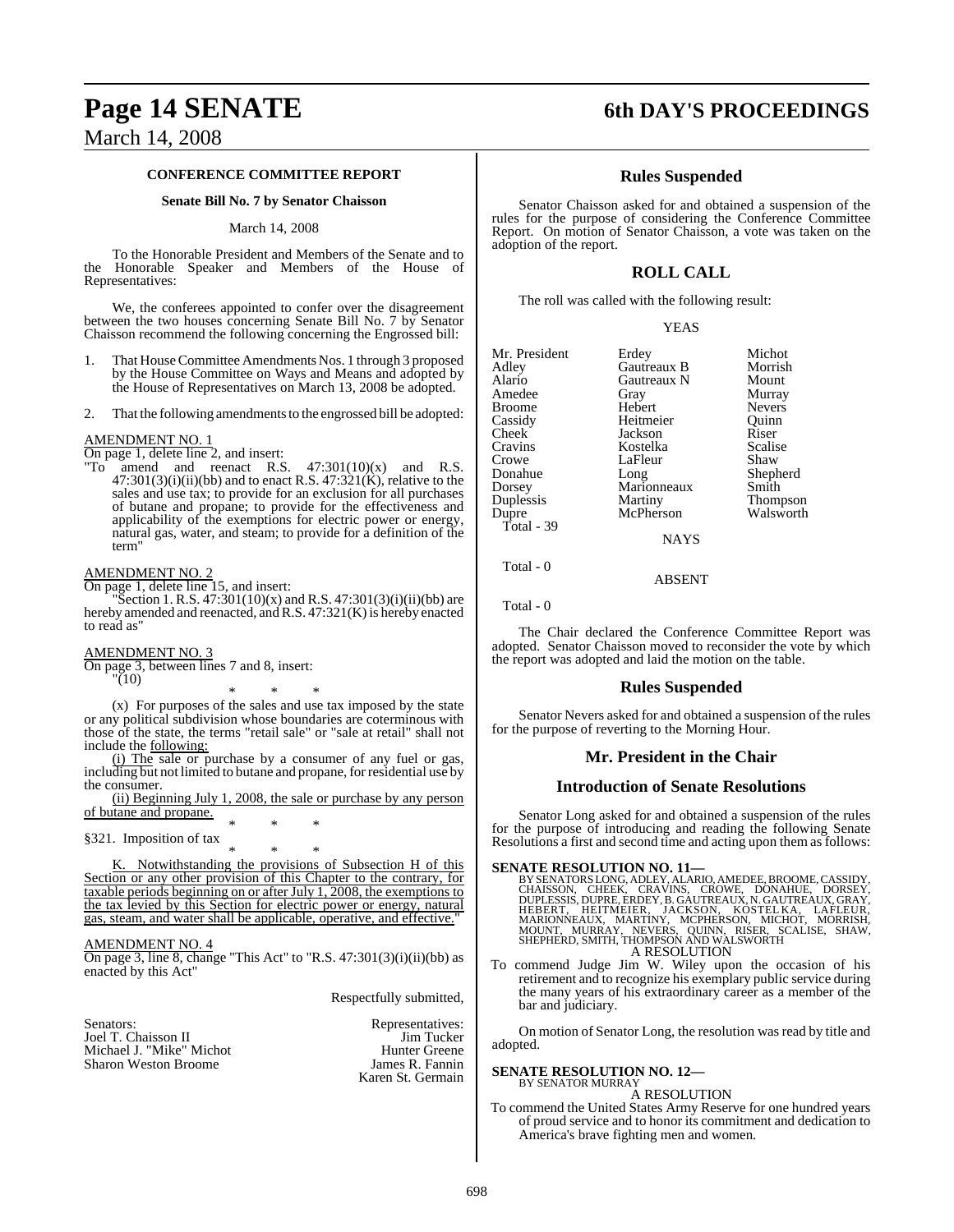# **6th DAY'S PROCEEDINGS Page 15 SENATE**

# March 14, 2008

On motion of Senator Murray, the resolution was read by title and adopted.

# **SENATE RESOLUTION NO. 13** BY SENATOR BROOME

A RESOLUTION

BE IT RESOLVED by the Senate of the State of Louisiana that a committee of five be appointed by the President of the Senate to serve with a like committee from the House of Representatives to notify the Governor that the Legislature of the State of Louisiana has completed its labors and is now ready to adjourn sine die.

On motion of Senator Broome, the resolution was read by title and adopted.

In compliance with the resolution the President of the Senate appointed the following committee: Senators Alario, Jackson, Murray, Thompson and Nevers.

# **SENATE RESOLUTION NO. 14** BY SENATOR BROOME

A RESOLUTION

BE IT RESOLVED by the Senate of the State of Louisiana that a committee of five be appointed by the President of the Senate to notify the House of Representatives that the Senate has completed its labors and is now ready to adjourn sine die.

On motion of Senator Broome, the resolution was read by title and adopted.

In compliance with the resolution the President of the Senate appointed the following committee: Senators Hebert, LaFleur, Gray, Dorsey and Cravins.

### **Reports of Committees**

The committee to notify the Governor that the Senate had completed its labors and was ready to adjourn sine die returned and reported it had performed that duty. The President of the Senate thanked the Committee and discharged it.

The committee to notify the House of Representatives that the Senate had completed its labors and was ready to adjourn sine die returned and reported it had performed that duty. The President of the Senate thanked the committee and discharged it.

#### **Committee from the House of Representatives**

A committee from the House of Representatives appeared before the Bar of the Senate and informed the Senate that the House of Representatives was organized and ready to adjourn sine die.

### **Privilege Report of the Committee on Senate and Governmental Affairs**

### **ENROLLMENTS**

Senator Kostelka, Chairman on behalf of the Committee on Senate and Governmental Affairs, submitted the following report:

#### March 14, 2008

To the President and Members of the Senate:

I am directed by your Committee on Senate and Governmental Affairs to submit the following report:

The following Senate Concurrent Resolutions have been properly enrolled:

# **SENATE CONCURRENT RESOLUTION NO. 10—**<br>BY SENATOR LONG AND REPRESENTATIVE FANNIN<br>A CONCURRENT RESOLUTION

To commend the players, statisticians, and coaches of the 2007-2008 Calvin High School LadyCougars Basketball Team on winning the Girls Class C High School Basketball State Championship.

### **SENATE CONCURRENT RESOLUTION NO. 11—** BY SENATORS ADLEY AND SCALISE A CONCURRENT RESOLUTION

To memorialize the commissioner of the Internal Revenue Service and the Congress of the United States to take action to provide that refundable credits received by Louisiana homeowners to offset Louisiana Citizens Property Insurance Assessments on their homeowner's insurance premiums because of the unprecedented damage and destruction of homes in the recent hurricanes shall not be considered as income for federal tax purposes.

> Respectfully submitted, ROBERT W. "BOB" KOSTELKA Chairman

The foregoing Senate Concurrent Resolutions were signed by the President of the Senate.

#### **Message from the House**

#### **SIGNED HOUSE BILLS AND JOINT RESOLUTIONS**

March 14, 2008

To the Honorable President and Members of the Senate:

I am directed to inform your honorable body that the Speaker of the House of Representatives has signed the following House Bills and Joint Resolutions:

**HOUSE BILL NO. 1—**<br>BY REPRESENTATIVES GREENE, ST. GERMAIN, AUSTIN BADON, BALDONE, BARRAS, BURRELL, CARTER, DANAHAY, MICKEY<br>GUILLORY, HENRY, HOFFMANN, HONEY, NOWLIN, PERRY,<br>RICHARD, RICHMOND, RITCHIE, ROBIDEAUX, JANE SMITH

AN ACT<br>To amend and reenact R.S.  $47:301(10)(x)$  and to enact R.S.  $47:321(K)$ , relative to the sales and use tax; to provide for an exclusion for all purchases of certain fuels and gases; to provide for the effectiveness and applicability of the exemptions for electric power or energy, natural gas, water, and steam; to provide for an effective date; and to provide for related matters.

#### **HOUSE BILL NO. 5—**

BY REPRESENTATIVES TUCKER, ABRAMSON, ANDERS, ARMES, ARNOLD, AUBERT, AUSTIN BADON, BOBBY BARNAS, BARROW, BELDONE, BARRAS, BARROW, BILLIOT, BURFORD, HENRY BURNS, TIM BURNS, CORTEZ, CONNICK, CHAMPAGNE, CHANDLER, CONNICK, CORT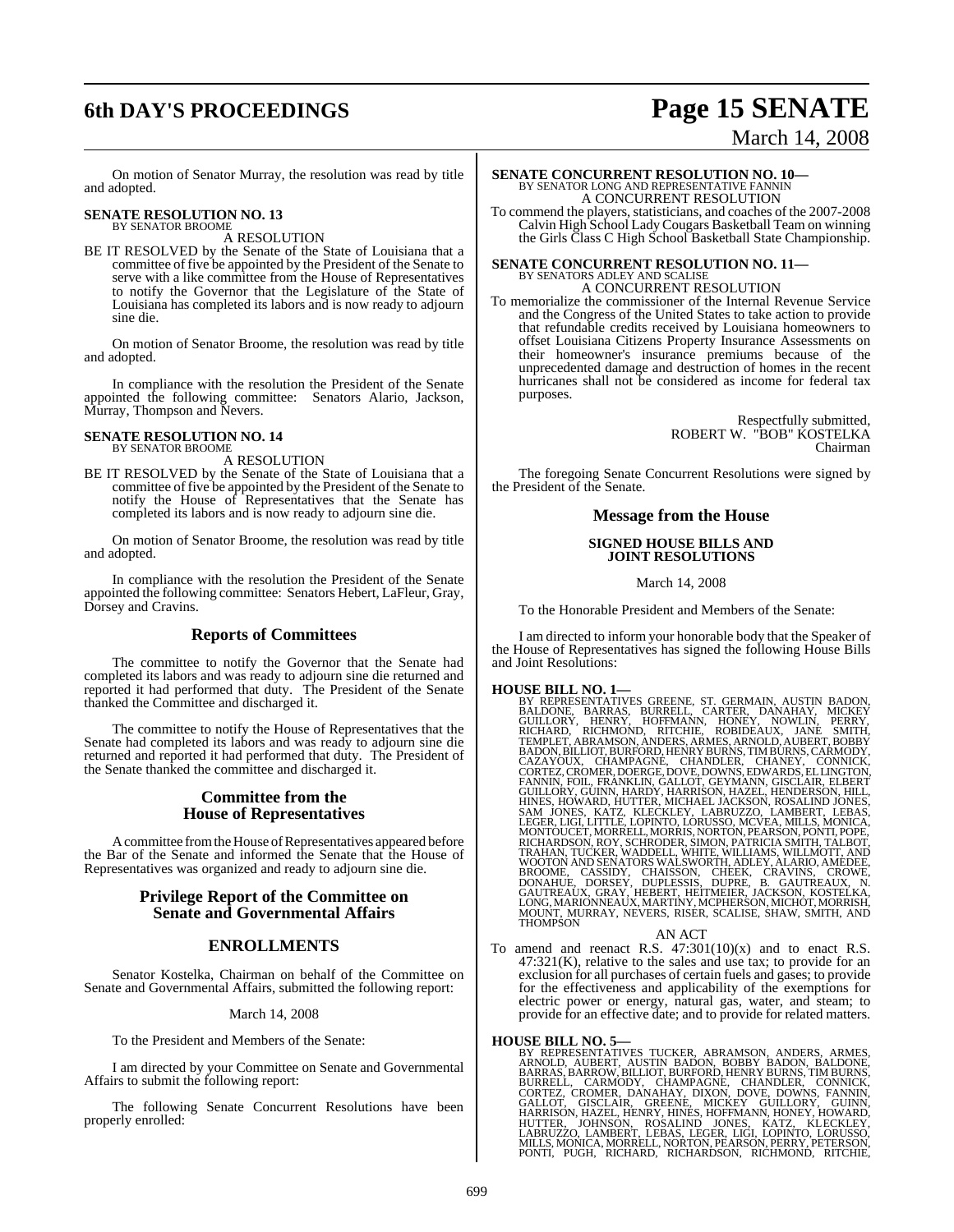# **Page 16 SENATE 6th DAY'S PROCEEDINGS**

## March 14, 2008

# SCHRODER, SIMON, JANE SMITH, ST. GERMAIN, TALBOT, TEMPLET,<br>TRAHAN, WADDELL, WHITE, WILLIAMS, WILLMOTT, AND WOOTON<br>AND SENATORS MURRAY AND WALSWORTH

AN ACT

To enact R.S. 49:327(B)(1)(g), relative to the investment of certain monies on deposit in the state treasury; to authorize the investment in taxable and tax exempt bonds issued by the Louisiana Stadium and Exposition District; and to provide for related matters.

- **HOUSE BILL NO. 6—**<br>BY REPRESENTATIVES DOVE, ABRAMSON, ANDERS, ARMES, ARNOLD, AUBERT, AUSTIN BADON, BOBBY BADON, BALDONE, BARRAS, BILLIOT, HENRY BURNS, TIM BURNS, CARMODY, CARTER, CAZAYOUX, CHAMPAGNE, CONNECK, GENALOT, GEN
- To provide relative to state funds; to authorize the transfer and To provide relative to state funds; to authorize the transfer and deposit of certain nonrecurring revenues into certain special treasury funds; to provide for an effective date; and to provide for related matters.

HOUSE BILL NO. 18—<br>BY REPRESENTATIVES GREENE, ABRAMSON, ANDERS, ARMES, ARNOLD, AUBERT, AUSTIN BADON, BOBBY BADON, BALDONE, BARRAS, BILLIOT, BURFORD, HENRY BURNS, CIMBURNS, CARTER,<br>CHAMPAGNE, CHANEY, CONNICK, CROMER, DANAHA RISER, SCALISE, SHAW, SMITH, THOMPSON, AND WALSWORTH

To enact R.S. 47:293(4)(c), relative to the individual income tax; to provide that certain federal income tax rebates or credits shall not reduce the federal income tax deduction; to provide for an effective date; and to provide for related matters.

#### **HOUSE BILL NO. 9—**

BY REPRESENTATIVES RICHMOND, GREENE, TUCKER, ABRAMSON,<br>ANDERS, ARMES, ARNOLD, AUBERT, AUSTIN BADON, BOBBY<br>BADON, BALDONE, BARRAS, BARROW, BILLIOT, TIM BURNS,<br>BURRELL,CARMODY,CARTER, CHAMPAGNE, CHANDLER, CHANEY, CONNICK, DIXON, DOVE, DOWNS, EDWARDS, FANNIN, FOIL, GALLOT, GISCLAIR, ELBERT GUILLORY, HARDY, HARISON,<br>HENDERSON, HENRY, HILL, HINES, HOFFMANN, HONEY, HARRISON,<br>ROSALIND JONES, SAM JONES, KATZ, LAFONTA, LAMBERT, LEBAS,<br>LEG

#### AN ACT

To amend and reenact R.S. 47:6016(B)(1)(c), (2), and (3), (E), (G), (H), and (I) and to enact R.S.  $47:1508(B)(25)$ , relative to the new markets tax credit for certain periods; to increase the total aggregate amount of the credit; to reduce the maximum amount

of credit for businesses that do not meet certain criteria; to provide enhanced credits for certain target industries; to allow for disclosure of new markets tax credit information; to provide for an effective date; and to provide for related matters.

#### **HOUSE BILL NO. 45—**

BY REPRESENTATIVES ARNOLD AND TUCKER AND SENATORS HEITMEIER AND SHEPHERD AN ACT

To amend and reenact R.S. 33:2740.27, relative to the Algiers Development District; to provide relative to the status of the district and its actions; to provide relative to the appointment and terms of the members of the board of commissioners; to provide relative to the powers and duties of the district; to provide relative to plans for public improvements, facilities, and services; to provide relative to all acts by and on behalf of the district since its creation; and to provide for related matters.

- HOUSE BILL NO. 46—<br>BY REPRESENTATIVES FANNIN, TUCKER, ABRAMSON, ANDERS, REPRESENTATIVES FANNIN, BOBBY BADON, BALDONE, BILLIOT,<br>HENRY BURNS, TIM BURNS, CARMODY, CARTER, CHAMPAGNE,<br>CHANEY, CROMER, DANAHAY, DOVE, DOWNS, ELLIN AN ACT
- To appropriate funds for Fiscal Year 2007-2008 to be allocated to designated agencies and purposes in specific amounts for the making of supplemental appropriations for said agencies and purposes; to provide for an effective date; and to provide for related matters.

and asked that the President of the Senate affix his signature to the same.

> Respectfully submitted, ALFRED W. SPEER Clerk of the House of Representatives

The House Bills and Joint Resolutions contained herein were signed by the President of the Senate.

#### **Message from the House**

#### **SIGNED HOUSE CONCURRENT RESOLUTIONS**

#### March 14, 2008

To the Honorable President and Members of the Senate:

I am directed to inform your honorable body that the Speaker of the House of Representatives has signed the following House Concurrent Resolutions:

**HOUSE CONCURRENT RESOLUTION NO. 8—**<br>BY REPRESENTATIVES DOWNS, ANDERS, BURFORD, FANNIN,<br>GALLOT, LITTLE, AND NOWLIN AND SENATORS KOSTELKA AND<br>THOMPSON

#### A CONCURRENT RESOLUTION

To create a task force to study and resolve problems between the contract poultry growers and poultry integrators and to recommend the best practices and approaches to resolving their problem; to require that a report of its findings and recommendations be submitted to the House Committee on Agriculture, Forestry, Aquaculture, and Rural Development and the Senate Committee on Agriculture specifying its activities, problems, recommendations, and action taken on recommendations.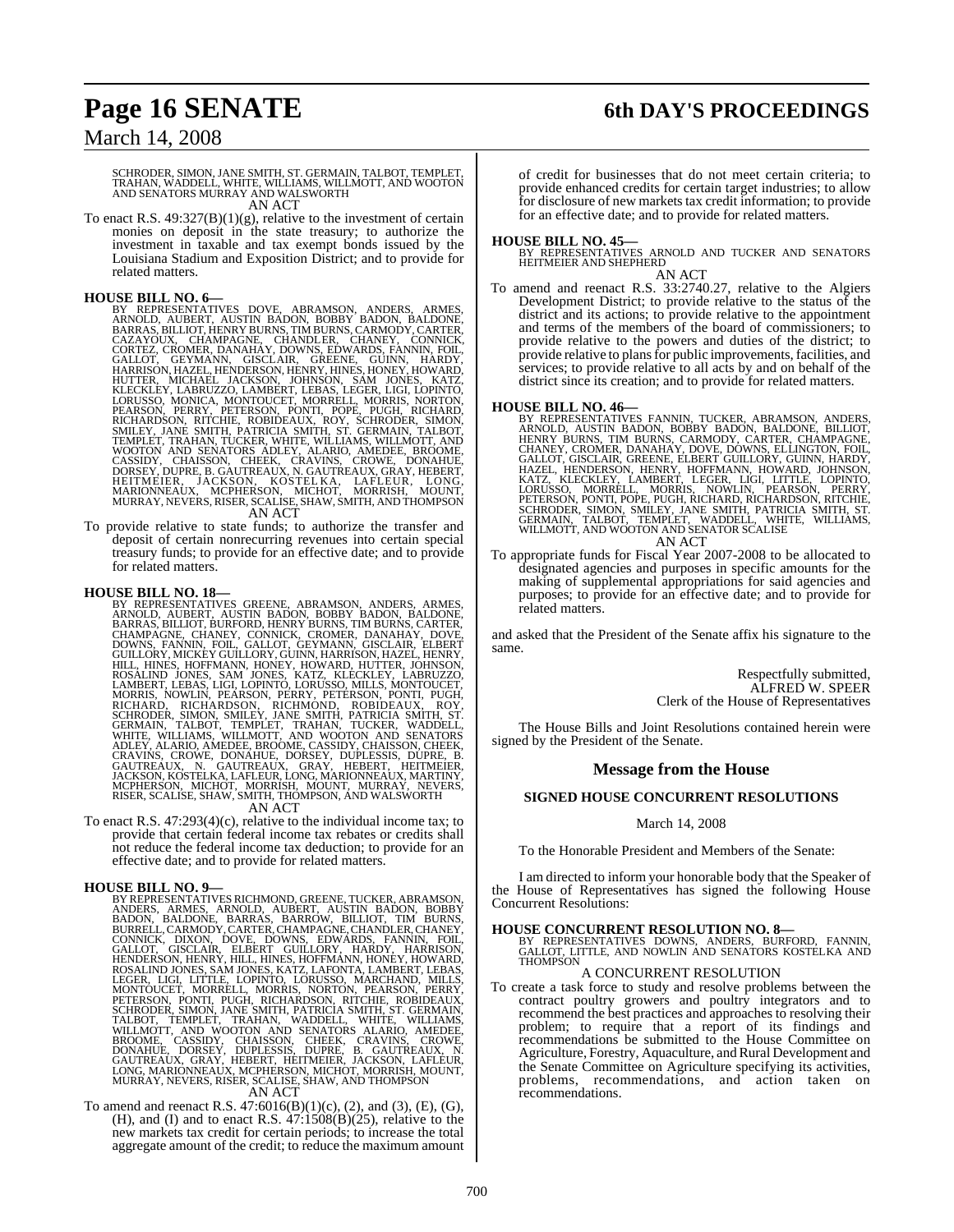# **6th DAY'S PROCEEDINGS Page 17 SENATE**

# March 14, 2008

#### **HOUSE CONCURRENT RESOLUTION NO. 1—**

BY REPRESENTATIVES TUCKER, PETERSON, CARTER, ABRAMSON, ANDERS, ARMES, ARMOLD, AUBERT, AUSTIN BADON, BOBBY<br>BADON, BALDONE, BARRAS, BARROW, BILLIOT, BURFORD, BOBBY<br>BURNS, TIM BURNS, BURRELL, CAZAYOUX, CHAMPAGNE, CHANDLER, CH

To commend and congratulate the LSU Tigers football team and Coach Les Miles upon winning the 2007 Bowl Championship Series national championship.

**HOUSE CONCURRENT RESOLUTION NO. 9—** BY REPRESENTATIVES CONNICK, HENRY, LIGI, MORRELL, PETERSON, AND TEMPLET A CONCURRENT RESOLUTION

To urge and request the legislative auditor to conduct a performance audit on the Crescent City Connection Division within the Louisiana Department of Transportation and Development.

and asked that the President of the Senate affix his signature to the same.

> Respectfully submitted, ALFRED W. SPEER Clerk of the House of Representatives

The House Concurrent Resolutions contained herein were signed by the President of the Senate.

#### **Privilege Report of the Committee on Senate and Governmental Affairs**

### **ENROLLMENTS**

Senator Kostelka, Chairman on behalf of the Committee on Senate and Governmental Affairs, submitted the following report:

#### March 14, 2008

To the President and Members of the Senate:

I am directed by your Committee on Senate and Governmental Affairs to submit the following report:

The following Senate Bills have been properly enrolled:

#### **SENATE BILL NO. 10—**

BY SENATORS CHAISSON, ALARIO, AMEDEE, BROOME, CHEEK,<br>CRAVINS, CROWE, DORSEY, DUPLESSIS, DUPRE, ERDEY, B.<br>GAUTREAUX, N. GAUTREAUX, HEBERT, HEITMEIER, KOSTELKA,<br>LONG, MARIONNEAUX, MARTINY, MICHOT, MOUNT, NEVERS,<br>QUINN,RISER,

#### AN ACT

To enact R.S. 24:56(H), (I), (J), and (K), and R.S. 49:78.1(E), (F), (G), (H), and (I), relative to lobbyists; to prohibit contingency contracts; to prohibit false or misleading statements; to prohibit the instigation of legislation or executive action so as to lobby such legislation or executive action; to prohibit certain persons from lobbying; and to provide for related matters.

#### **SENATE BILL NO. 5—**

BY SENATORS CHAISSON, ALARIO, AMEDEE, BROOME, CHEEK,<br>CRAVINS,CROWE,DONAHUE,DORSEY,DUPLESSIS,DUPRE,ERDEY,<br>B. GAUTREAUX, N. GAUTREAUX, HEBERT, HEITMEIER, JACKSON,<br>KOSTELKA, LONG, MARTINY, MICHOT, MORRISH, MOUNT,<br>MURRAY, NEVE

AN ACT

To amend and reenact R.S. 42:1120, relative to recusal from voting for certain elected officials; to eliminate authorization for certain elected officials to vote upon certain matters which would otherwise present a conflict of interest; to allow for certain participation under certain circumstances; and to provide for related matters.

**SENATE BILL NO. 7—**<br>BY SENATORS CHAISSON, ALARIO, AMEDEE, BROOME, CHEEK,<br>CROWE, DORSEY, DUPLESSIS, DUPRE, ERDEY, B. GAUTREAUX, N.<br>GAUTREAUX, HEBERT, HEITMEIER, JACKSON, KOSTELKA, LONG,<br>MARIONNEAUX, MARTINY, MICHOT, MOUNT, WALSWORTH

AN ACT

To amend and reenact R.S. 18:463(B) and R.S. 42:1124, 1124.1(A)(2), 1157(A)(4)(a), and 1167, to enact R.S. 42:1124.2, and to repeal R.S. 42:1114.1, relative to financial disclosure; to require certain disclosures by certain public servants; to require certain disclosures by candidates for certain offices; to provide for the content of such disclosures; to provide for certain actions by the Board of Ethics relative to such disclosures; to remove certain specific financial disclosure provisions applicable to members of the legislature; to provide for penalties; to provide for effectiveness; and to provide for related matters.

SENATE BILL NO. 11—<br>BY SENATORS CHAISSON, ALARIO, AMEDEE, BROOME, CHEEK, CRAVINS, CROWE, DORSEY, DUPLESSIS, DUPRE, ERDEY, B. GAUTREAUX, N. GAUTREAUX, HEBERT, HEITMEIER, KOSTELKA, LONG, MARIONNEAUX, MARTINY, MICHOT, MORRIS

To amend and reenact R.S. 24:51(2), 53(A), (G), and (H), 54(A)(2), To amend and reenact R.S. 24:51(2), 53(A), (G), and (H), 54(A)(2), and 55, and R.S. 49:72(5), 74(A), (E) and (F), 75(A)(2), and 76 and to enact R.S. 24:51(7), 57(3), and 58(D)(3), (4), and (5), R.S. 42:1123(38) and R.S. 49:77(4), and 78(D)(3), (4), and (5), relative to lobbying; to provide relative to the regulation of lobbyists; to provide definitions; to provide relative to the registration of lobbyists; to provide relative to the reporting requirements oflobbyist; to provide for penalties; and to provide for related matters.

**SENATE BILL NO. 12—**<br>BY SENATORS MICHOT, CHEEK AND B. GAUTREAUX<br>AN ACT

To amend and reenact R.S. 18:463(B) and R.S. 42:1114.1 and 1124(A), relative to financial disclosure; to require certain disclosures by legislators; to require certain disclosures by candidates for legislator; to provide for the content of such disclosures; to require certain disclosures by statewide elected officials; to require certain disclosures by candidates for statewide elective office; to require certain disclosures by members of the Board of Ethics; to provide for the duties of the Board of Ethics relative to such disclosures; to provide for penalties; to provide for an effective date; and to provide for related matters.

> Respectfully submitted, ROBERT W. "BOB" KOSTELKA Chairman

The foregoing Senate Bills were signed by the President of the Senate.

#### **ATTENDANCE ROLL CALL**

#### PRESENT

| Mr. President | Erdey       | Michot        |
|---------------|-------------|---------------|
| Adley         | Gautreaux B | Morrish       |
| Alario        | Gautreaux N | Mount         |
| Amedee        | Gray        | Murray        |
| Broome        | Hebert      | <b>Nevers</b> |
| Cassidy       | Heitmeier   | Ouinn         |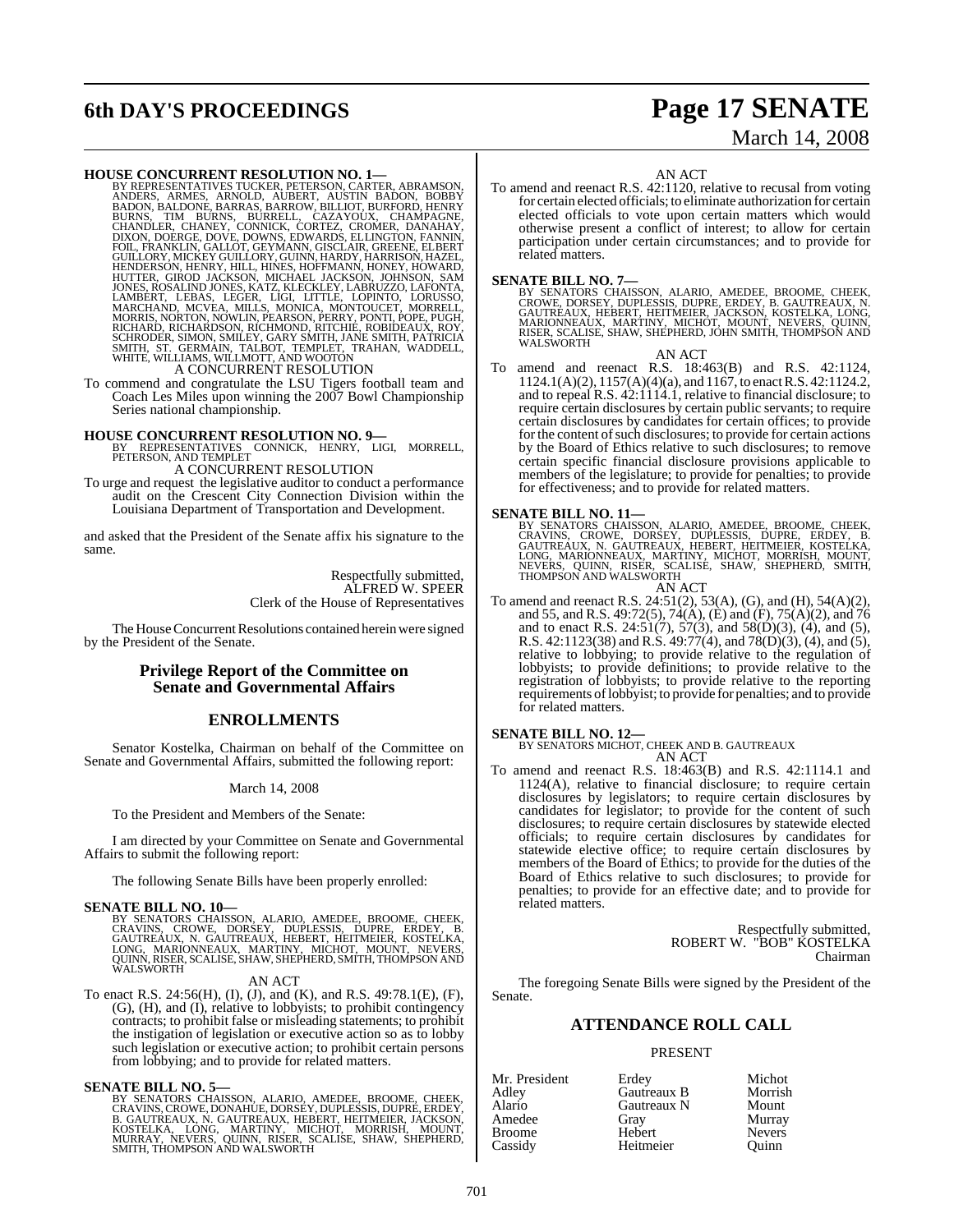# March 14, 2008

Dorsey Marionneaux<br>
Duplessis Martiny Total - 39

Cheek Jackson Riser<br>Cravins Kostelka Scalise Cravins Kostelka Scalise LaFleur Shaw<br>Long Shepherd Donahue Long Shepherd<br>Dorsey Marionneaux Smith Duplessis Martiny Thompson McPherson

ABSENT

Total - 0

#### **Adjournment**

Senator Broome moved that the Senate adjourn sine die.

The President of the Senate declared the Senate adjourned sine die.

> GLENN A. KOEPP Secretary of the Senate

LYNDA E. WHEELER Journal Clerk

#### **Post Session Legislative Actions**

Following final adjournment, the instruments contained in the following messages were acted upon on the dates indicated.

#### **Message to the Governor**

#### **SIGNED SENATE BILLS**

March 17, 2008

To the Honorable Governor of the State of Louisiana:

The President of the Senate and the Speaker of the House of Representatives have signed the following Senate Bills:

#### **SENATE BILL NO. 10—**

BY SENATORS CHAISSON, ALARIO, AMEDEE, BROOME, CHEEK,<br>CRAVINS, CROWE, DORSEY, DUPLESSIS, DUPRE, ERDEY, B.<br>GAUTREAUX, N. GAUTREAUX, HEBERT, HEITMEIER, KOSTELKA,<br>LONG, MARIONNEAUX, MARTINY, MICHOT, MOUNT, NEVERS,<br>QUINN,RISER,

AN ACT

To enact R.S. 24:56(H), (I), (J), and (K), and R.S. 49:78.1(E), (F), (G), (H), and (I), relative to lobbyists; to prohibit contingency contracts; to prohibit false or misleading statements; to prohibit the instigation of legislation or executive action so as to lobby such legislation or executive action; to prohibit certain persons from lobbying; and to provide for related matters.

#### **SENATE BILL NO. 5—**

BY SENATORS CHAISSON, ALARIO, AMEDEE, BROOME, CHEEK.<br>CRAVINS,CROWE,DONAHÜE,DORSEY,DUPLESSIS,DUPRE,ERDEY,<br>B. GAUTREAUX, N. GAUTREAUX, HEBERT, HEITMEIER,JACKSON,<br>KOSTELKA, LONG, MARTINY, MICHOT, MORRISH, MOUNT,<br>MURRAY, NEVER AN ACT

To amend and reenact R.S. 42:1120, relative to recusal from voting for certain elected officials; to eliminate authorization for certain elected officials to vote upon certain matters which would otherwise present a conflict of interest; to allow for certain participation under certain circumstances; and to provide for related matters.

# **Page 18 SENATE 6th DAY'S PROCEEDINGS**

**SENATE BILL NO. 7—**<br>BY SENATORS CHAISSON, ALARIO, AMEDEE, BROOME, CHEEK,<br>CROWE, DORSEY, DUPLESSIS, DUPRE, ERDEY, B. GAUTREAUX, N.<br>GAUTREAUX, HEBERT, HEITMEIER, JACKSON, KOSTELKA, LONG,<br>MARIONNEAUX, MARTINY, MICHOT, MOUNT, WALSWORTH<sup>T</sup>

AN ACT

To amend and reenact R.S. 18:463(B) and R.S. 42:1124, 1124.1(A)(2), 1157(A)(4)(a), and 1167, to enact R.S. 42:1124.2, and to repeal R.S. 42:1114.1, relative to financial disclosure; to require certain disclosures by certain public servants; to require certain disclosures by candidates for certain offices; to provide for the content of such disclosures; to provide for certain actions by the Board of Ethics relative to such disclosures; to remove certain specific financial disclosure provisions applicable to members of the legislature; to provide for penalties; to provide for effectiveness; and to provide for related matters.

SENATE BILL NO. 11—<br>BY SENATORS CHAISSON, ALARIO, AMEDEE, BROOME, CHEEK,<br>CRAVINS, CROWE, DORSEY, DUPLESSIS, DUPRE, ERDEY, B.<br>GAUTREAUX, N. GAUTREAUX, HEBERT, HEITMEIER, KOSTELKA,<br>LONG, MARIONNEAUX, MARTINY, MICHOT, MORRISH AN ACT

To amend and reenact R.S. 24:51(2), 53(A), (G), and (H), 54(A)(2), and 55, and R.S. 49:72(5), 74(A), (E) and (F), 75(A)(2), and 76 and to enact R.S. 24:51(7), 57(3), and 58(D)(3), (4), and (5), R.S. 42:1123(38) and R.S. 49:77(4), and 78(D)(3), (4), and (5), relative to lobbying; to provide relative to the regulation of lobbyists; to provide definitions; to provide relative to the registration of lobbyists; to provide relative to the reporting requirements oflobbyist; to provide for penalties; and to provide for related matters.

**SENATE BILL NO. 12—** BY SENATORS MICHOT, CHEEK AND B. GAUTREAUX AN ACT

To amend and reenact R.S. 18:463(B) and R.S. 42:1114.1 and 1124(A), relative to financial disclosure; to require certain disclosures by legislators; to require certain disclosures by candidates for legislator; to provide for the content of such disclosures; to require certain disclosures by statewide elected officials; to require certain disclosures by candidates for statewide elective office; to require certain disclosures by members of the Board of Ethics; to provide for the duties of the Board of Ethics relative to such disclosures; to provide for penalties; to provide for an effective date; and to provide for related matters.

and they are hereby presented for executive approval.

Respectfully submitted, GLENN A. KOEPP Secretary of the Senate

#### **Privilege Report of the Committee on Senate and Governmental Affairs**

### **ENROLLMENTS**

Senator Kostelka, Chairman on behalf of the Committee on Senate and Governmental Affairs, submitted the following report:

March 20, 2008

To the President and Members of the Senate:

I am directed by your Committee on Senate and Governmental Affairs to submit the following report:

The following Senate Concurrent Resolutions have been properly enrolled: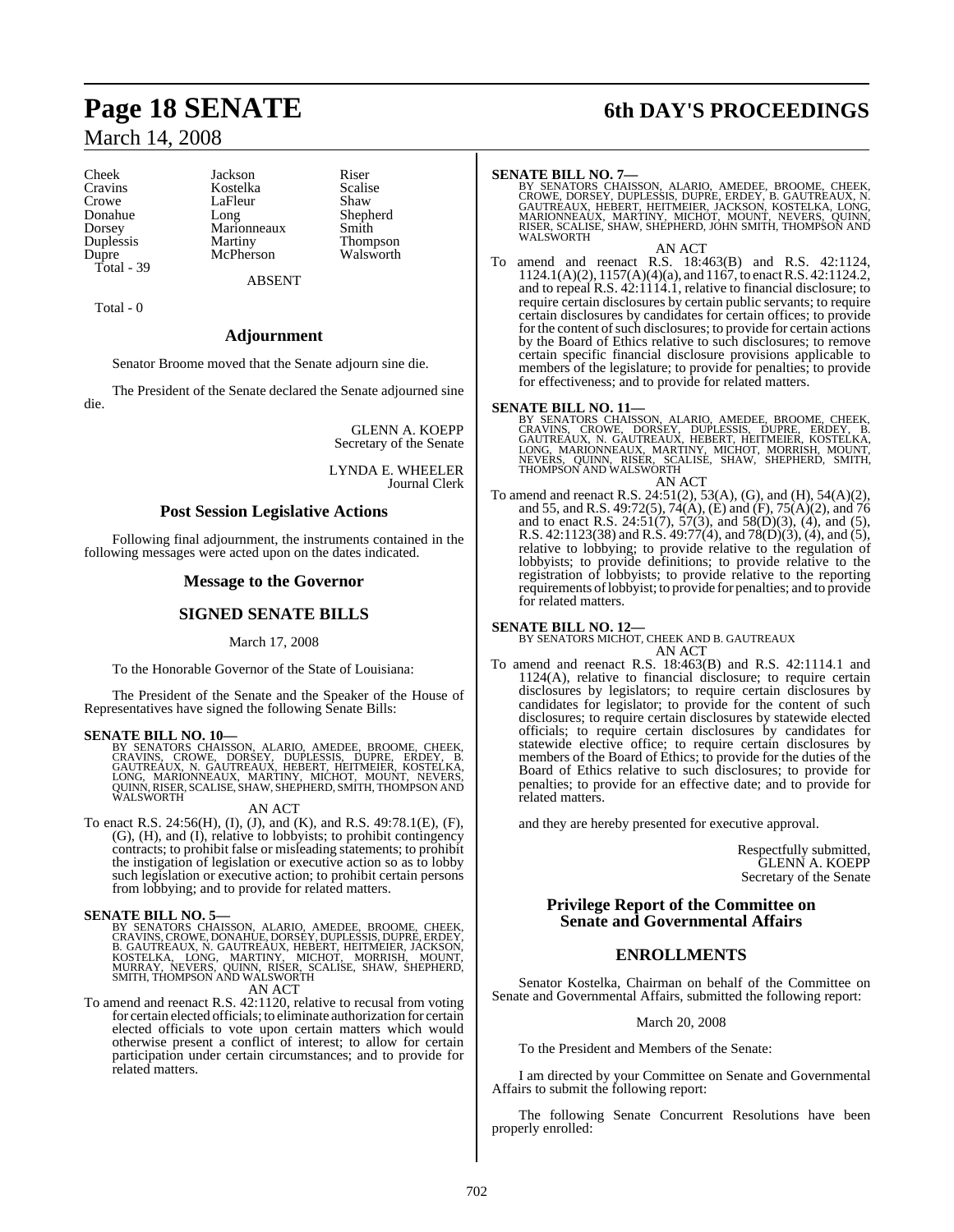# **6th DAY'S PROCEEDINGS Page 19 SENATE**

March 14, 2008

**SENATE CONCURRENT RESOLUTION NO. 12—**<br>BY SENATOR NEVERS AND REPRESENTATIVE HONEY<br>A CONCURRENT RESOLUTION

To commend and to congratulate Michelle Dopp-Porter upon her success as a postsecondary silver medalist while competing in the 2007 National SkillsUSA Championship.

**SENATE CONCURRENT RESOLUTION NO. 13—** BY SENATOR NEVERS AND REPRESENTATIVE HONEY A CONCURRENT RESOLUTION To commend and to congratulate Ronnie Young upon his success as a postsecondary bronze medalist while competing in the 2007 National SkillsUSA Championship.

**SENATE CONCURRENT RESOLUTION NO. 14—** BY SENATOR NEVERS AND REPRESENTATIVE HONEY A CONCURRENT RESOLUTION

To commend and to congratulate Kim Troutman upon her success as a postsecondary bronze medalist while competing in the 2007 National SkillsUSA Championship.

> Respectfully submitted, ROBERT W. "BOB" KOSTELKA Chairman

The foregoing Senate Concurrent Resolutions were signed by the President of the Senate.

#### **Privilege Report of the Committee on Senate and Governmental Affairs**

### **ENROLLMENTS**

Senator Kostelka, Chairman on behalf of the Committee on Senate and Governmental Affairs, submitted the following report:

March 25, 2008

To the President and Members of the Senate:

I am directed by your Committee on Senate and Governmental Affairs to submit the following report:

The following Senate Resolutions have been properly enrolled:

**SENATE RESOLUTION NO. 3—** BY SENATORS CHAISSON, DUPRE AND MICHOT A RESOLUTION

To amend and readopt Senate Rule 13.4(13), and to adopt Senate Rule 13.1(H), relative to standing committees; to provide for jurisdiction ofthe Natural Resources Committee, and to provide for certain ex officio membership of the Natural Resources Committee and Transportation Highways and Public Works Committee.

#### **SENATE RESOLUTION NO. 4—** BY SENATOR MICHOT

A RESOLUTION

To express the sincere condolences of the Senate of the Legislature of Louisiana upon the death of Leonard Joseph "Lenny" Hensgens.

#### **SENATE RESOLUTION NO. 5—** BY SENATOR CHAISSON

A RESOLUTION

To adopt Senate Rule 8.4 of the Rules of Order of the Senate, relative to amendments to any appropriations bill; to require supplemental information forms with amendments proposing appropriations to certain non-government entities.

### **SENATE RESOLUTION NO. 7—**

BY SENATOR MARIONNEAUX A RESOLUTION

To commend Judge Eldon E. Fallon upon receiving the Thomas Jefferson Justice By The People Award.

**SENATE RESOLUTION NO. 6—** BY SENATOR CHAISSON

A RESOLUTION

To urge and request the Louisiana Supreme Court to adopt the same financial disclosure standards for judges that are applicable to other elected officials in the Code of Governmental Ethics.

#### **SENATE RESOLUTION NO. 8—** BY SENATOR BROOME

A RESOLUTION

To commend and recognize Fernand and EmilyCavalier forseventyseven years of marriage and for being recognized as Louisiana's longest married couple.

#### **SENATE RESOLUTION NO. 9—** BY SENATOR JACKSON

A RESOLUTION

To commend Faye Foppè Fisher for her many years of dedicated, unselfish and loyal service to the community in broadcasting and volunteerism.

#### **SENATE RESOLUTION NO. 10—**

BY SENATOR B. GAUTREAUX A RESOLUTION

To commend the Louisiana Natural Heritage Program for the importance of its work in protecting the distinctive ecological character of our state.

# **SENATE RESOLUTION NO. 11—** BY SENATOR B. GAUTREAUX

A RESOLUTION

To commend Dr. Rodney Emmer for his significant and valued contribution to ensuring a prosperous and sustainable future for Louisiana's coast, its southern parishes, and coastal communities.

#### **SENATE RESOLUTION NO. 12— (Substitute of Senate Resolution No. 5 by Senator Chaisson)**

BY SENATOR CHAISSON

A RESOLUTION To adopt Senate Rule 8.4 of the Rules of Order of the Senate, relative to late approval of Non-governmental Entity Funding Requests.

> Respectfully submitted, ROBERT W. "BOB" KOSTELKA Chairman

The foregoing Senate Resolutions were signed by the President of the Senate and presented to the Secretary of State by the Secretary.

### **Message to the Secretary of State**

#### **SIGNED**

### **SENATE CONCURRENT RESOLUTIONS**

March 25, 2008

To the Honorable Secretary of State:

The President of the Senate and the Speaker of the House of Representatives have signed the following Senate Concurrent Resolutions: